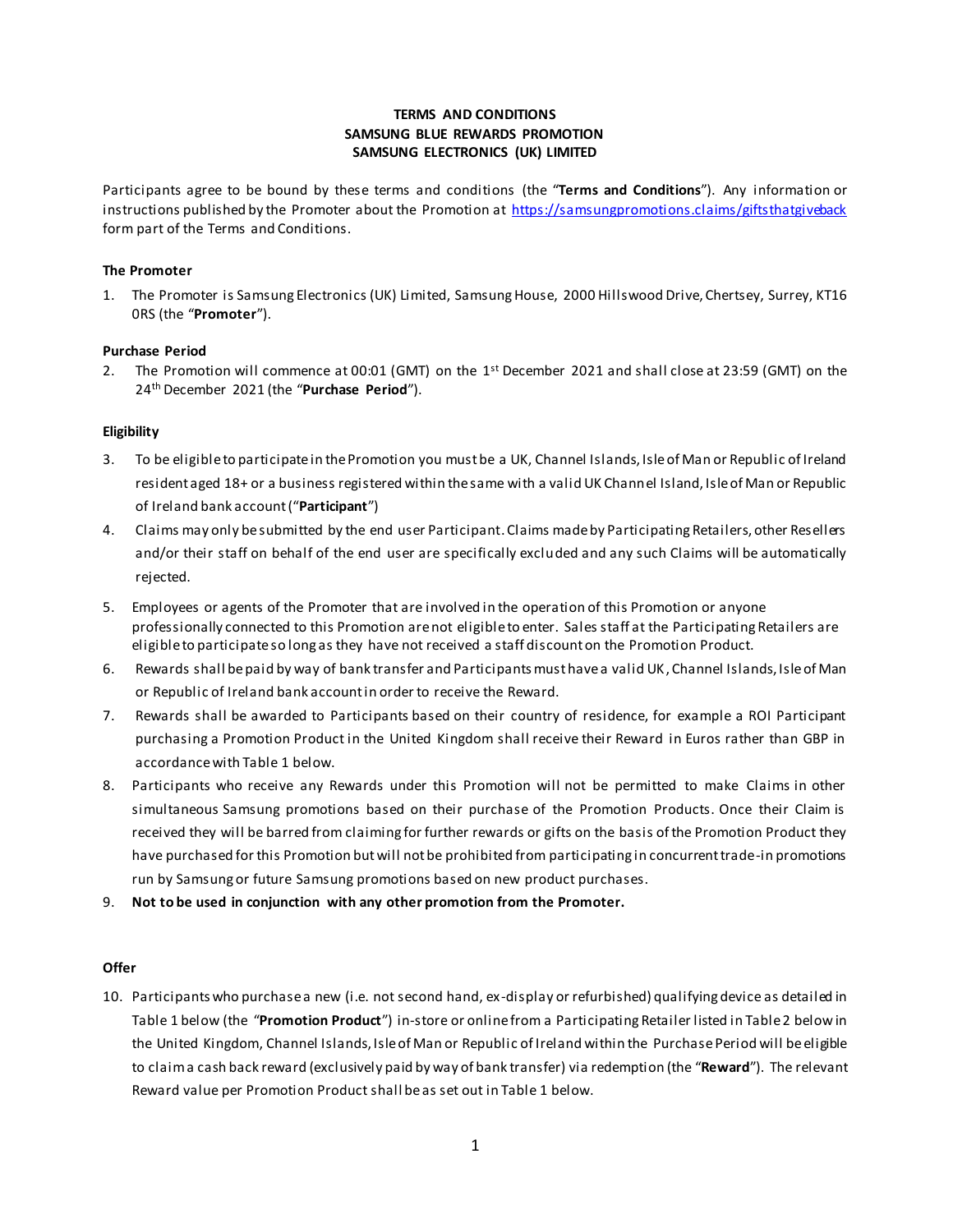- 11. Participants who also purchase a second Promotion Product from any Participating Retailer and go on to make a valid Claim will be eligible to receive an additional fixed cashback reward equal to £50.00/€55.00. Participants who purchase a total of three Promotion Products from any Participating Retailer shall be eligible to receive the additional fixed cashback reward equal to £100.00/€110.00. Participants who purchase a total of four Promotion Products from any Participating Retailer shall be eligible to receive an additional fixed cashback reward of £150.00/€165.00. Participants who purchase a total of five Promotion Products from any Participating Retailer shall be eligible to receive the additional fixed cashback reward equal to £200.00/€220.00. These additional bonus rewards outlined in this Condition 11 (each, an "**Additional Reward**") are in addition to the Reward(s) payable under Condition 10. Participants must use the same email address each time they enter details in the Claim form for a purchased Promotion Product, all such qualifying purchases made during the Purchase Period will be aggregated together for purposes of determining the Partici pant's validated Rewards.
- 12. Unless stated otherwise within these Promotion Terms, reference to the term 'Reward' shall be taken to refer to both the Reward and the Additional Reward.

| Category  | <b>Product Type</b> | SKU/Model               | <b>Description</b>              | Cashba<br>ck(f) | Cashba<br>ck $(\epsilon)$ |
|-----------|---------------------|-------------------------|---------------------------------|-----------------|---------------------------|
| Monitors  | Curved              | LC27F390FHRXXU          | 27" Full HD Curved              | 50              | 55                        |
| Monitors  | Gaming              | LS24AG320NUXX<br>$\cup$ | 24" G32A Odyssey Gaming Monitor | 50              | 55                        |
| Monitors  | Gaming              | LS27AG320NUXX<br>U      | 27" G32A Odyssey Gaming Monitor | 50              | 55                        |
| Monitors  | Smart               | LS32AM700URXX<br>U      | 32" M7 UHD Smart Monitor        | 75              | 80                        |
| Monitors  | Gaming              | LC34G55TWWRX<br>XU      | 34" G55T Odyssey Gaming Monitor | 75              | 80                        |
| Monitors  | Smart               | LS32AM501NUXX<br>U      | 32" M5 Full HD Smart Monitor    | 75              | 80                        |
| Monitors  | Smart               | LS43AM700UUXX<br>U      | 43" M7 UHD Smart Monitor        | 75              | 80                        |
| Monitors  | Gaming              | LF24G35TFWUXX<br>U      | 24" G35T Odyssey Gaming Monitor | 30              | 35                        |
| TV        | <b>QN900A</b>       | QE85QN900ATXX<br>U      | 85" QN900A Flagship NEO QLED 8K | 500             | 550                       |
| TV        | <b>QN900A</b>       | QE75QN900ATXX<br>U      | 75" QN900A Flagship NEO QLED 8K | 500             | 550                       |
| <b>TV</b> | <b>QN900A</b>       | QE65QN900ATXX<br>U      | 65" QN900A Flagship NEO QLED 8K | 300             | 220                       |
| TV        | <b>QN800A</b>       | QE85QN800ATXX<br>U      | 85" QN800A NEO QLED 8K          | 500             | 550                       |
| TV        | <b>QN800A</b>       | QE75QN800ATXX<br>U      | 75" QN800A NEO QLED 8K          | 500             | 550                       |
| TV        | <b>QN800A</b>       | QE65QN800ATXX<br>U      | 65" QN800A NEO QLED 8K          | 300             | 330                       |
| <b>TV</b> | <b>QN700A</b>       | QE75QN700ATXX<br>U      | 75" QN700A NEO QLED 8K          | 500             | 550                       |
| <b>TV</b> | <b>QN700A</b>       | QE65QN700ATXX<br>$\cup$ | 65" QN700A NEO QLED 8K          | 300             | 330                       |
| <b>TV</b> | <b>QN700A</b>       | QE55QN700ATXX<br>U      | 55" QN700A NEO QLED 8K          | 200             | 220                       |

**Table 1 – Promotion Products and Corresponding Rewards**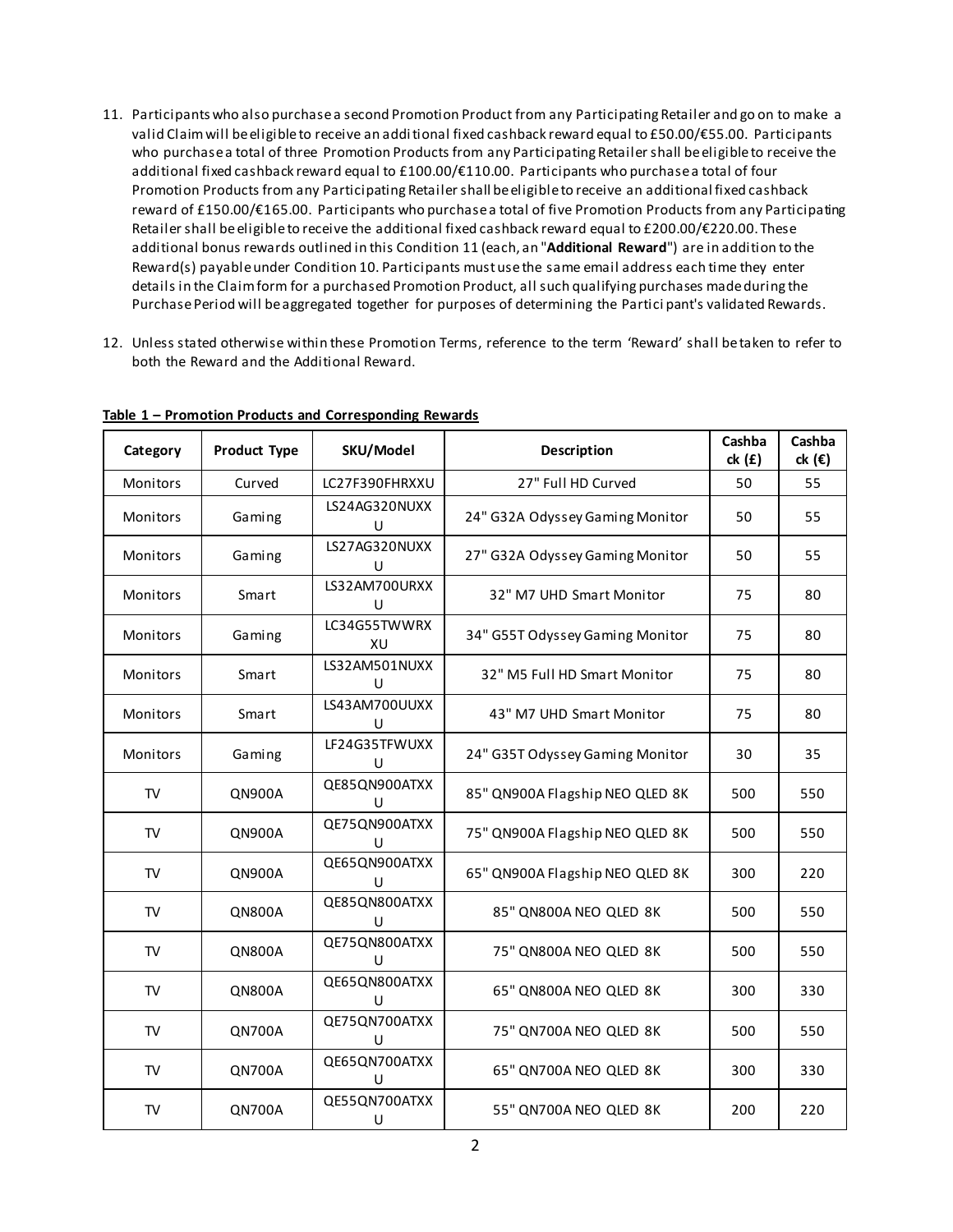| ${\sf TV}$ | QN95A     | QE85QN95AATXX<br>U | 85" QN95A Flagship NEO QLED 4K | 500 | 550 |
|------------|-----------|--------------------|--------------------------------|-----|-----|
| ${\sf TV}$ | QN95A     | QE75QN95AATXX<br>U | 75" QN95A Flagship NEO QLED 4K | 500 | 550 |
| TV         | QN95A     | QE65QN95AATXX<br>U | 65" QN95A Flagship NEO QLED 4K | 300 | 330 |
| TV         | QN95A     | QE55QN95AATXX<br>U | 55" QN95A Flagship NEO QLED 4K | 200 | 220 |
| ${\sf TV}$ | QN94C     | QE85QN94CATXX<br>U | 85" QN94C NEO QLED 4K          | 500 | 550 |
| TV         | QN94A     | QE75QN94AATXX<br>U | 75" QN94A NEO QLED 4K          | 500 | 550 |
| TV         | QN94A     | QE65QN94AATXX<br>U | 65" QN94A NEO QLED 4K          | 300 | 330 |
| TV         | QN94A     | QE55QN94AATXX<br>U | 55" QN94A NEO QLED 4K          | 200 | 220 |
| TV         | QN94A     | QE50QN94AATXX<br>U | 50" QN94A NEO QLED 4K          | 150 | 165 |
| TV         | QN90A     | QE98QN90AATXX<br>U | 98" QN90A NEO QLED 4K          | 500 | 550 |
| TV         | QN90A     | QE75QN90AATXX<br>U | 75" QN90A NEO QLED 4K          | 500 | 550 |
| TV         | QN90A     | QE65QN90AATXX<br>U | 65" QN90A NEO QLED 4K          | 300 | 330 |
| TV         | QN90A     | QE55QN90AATXX<br>U | 55" QN90A NEO QLED 4K          | 200 | 220 |
| TV         | QN90A     | QE50QN90AATXX<br>U | 50" QN90A NEO QLED 4K          | 150 | 165 |
| TV         | QN90A     | QE43QN90AATXX<br>U | 43" QN90A NEO QLED 4K          | 100 | 110 |
| TV         | QN85A     | QE85QN85AATXX<br>U | 85" QN85A NEO QLED 4K          | 500 | 550 |
| TV         | QN85A     | QE75QN85AATXX<br>U | 75" QN85A NEO QLED 4K          | 500 | 550 |
| ${\sf TV}$ | QN85A     | QE65QN85AATXX<br>U | 65" QN85A NEO QLED 4K          | 300 | 330 |
| <b>TV</b>  | QN85A     | QE55QN85AATXX<br>U | 55" QN85A NEO QLED 4K          | 200 | 220 |
| <b>TV</b>  | Q95TC     | QE65Q95TCTXXU      | 65" Q95TC QLED 4K              | 50  | 55  |
| <b>TV</b>  | Q95TC     | QE55Q95TCTXXU      | 55" Q95TC QLED 4K              | 50  | 55  |
| TV         | Q95TD     | QE75Q95TDTXXU      | 75" Q95TD QLED 4K              | 50  | 55  |
| TV         | Q95TD     | QE65Q95TDTXXU      | 65" Q95TD QLED 4K              | 50  | 55  |
| <b>TV</b>  | Q95TD     | QE55Q95TDTXXU      | 55" Q95TD QLED 4K              | 50  | 55  |
| TV         | The Frame | QE85LS03AAUXX<br>U | 85" LS03A The Frame QLED 4K    | 50  | 55  |
| <b>TV</b>  | The Frame | QE75LS03AAUXX<br>U | 75" LS03A The Frame QLED 4K    | 50  | 55  |
| TV         | The Frame | QE65LS03AAUXX<br>U | 65" LS03A The Frame QLED 4K    | 50  | 55  |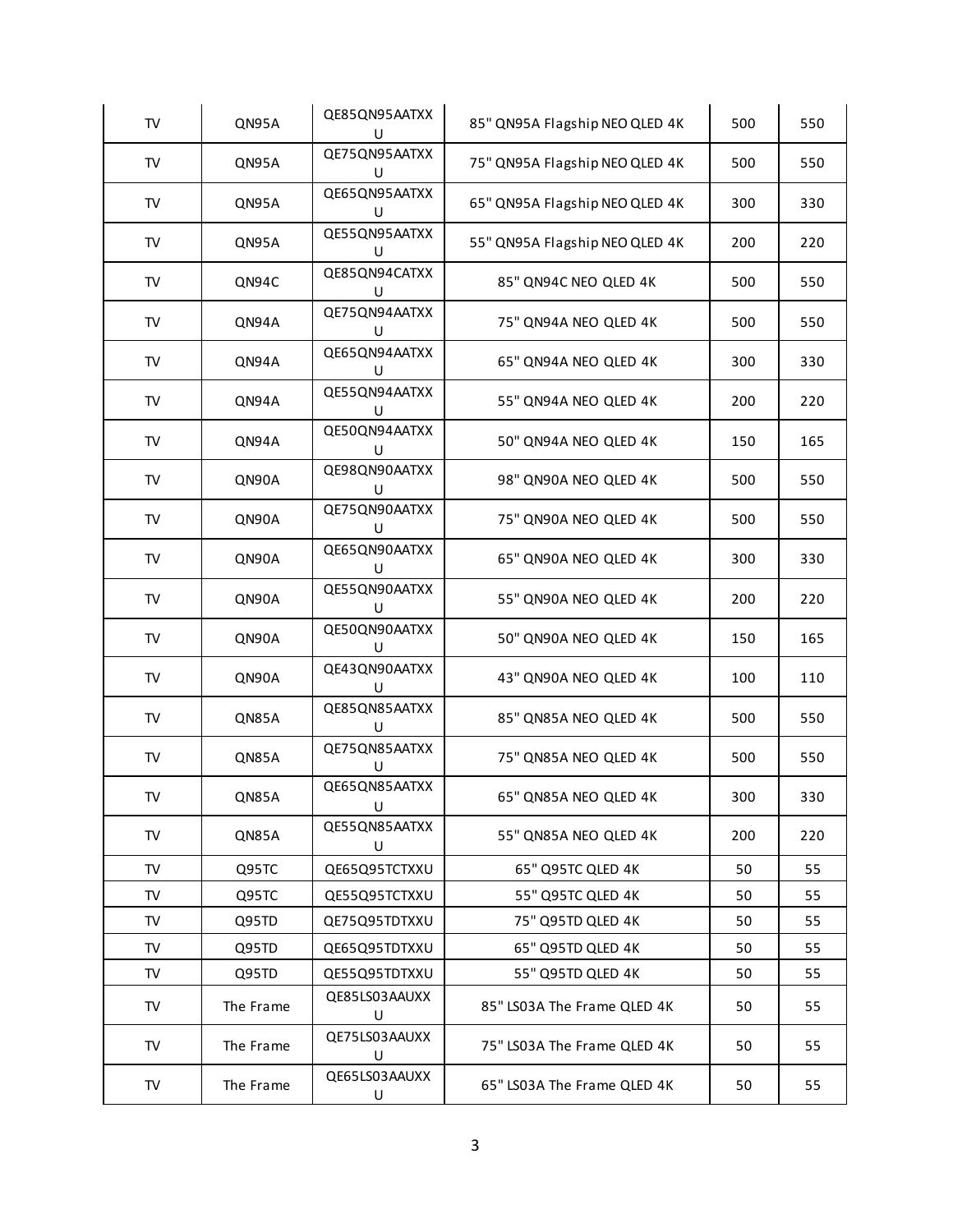| TV        | The Frame   | QE55LS03AAUXX<br>U | 55" LS03A The Frame QLED 4K          | 50  | 55  |
|-----------|-------------|--------------------|--------------------------------------|-----|-----|
| TV        | The Frame   | QE50LS03AAUXX<br>U | 50" LS03A The Frame QLED 4K          | 40  | 45  |
| TV        | The Frame   | QE43LS03AAUXX<br>U | 43" LS03A The Frame QLED 4K          | 30  | 35  |
| TV        | The Frame   | QE32LS03TCUXXU     | 32" LS03T The Frame QLED Full HD     | 30  | 35  |
| <b>TV</b> | Q80A        | QE85Q80AATXXU      | 85" Q80A QLED 4K                     | 50  | 55  |
| TV        | Q80A        | QE75Q80AATXXU      | 75" Q80A-QLED 4K                     | 50  | 55  |
| TV        | Q80A        | QE65Q80AATXXU      | 65" Q80A QLED 4K                     | 50  | 55  |
| <b>TV</b> | Q80A        | QE55Q80AATXXU      | 55" Q80A QLED 4K                     | 50  | 55  |
| TV        | Q80A        | QE50Q80AATXXU      | 50" Q80A-QLED 4K                     | 30  | 35  |
| <b>TV</b> | Q70A        | QE85Q70AATXXU      | 85" Q70A QLED 4K                     | 50  | 55  |
| TV        | Q70A        | QE75Q70AATXXU      | 75" Q70A QLED 4K                     | 50  | 55  |
| TV        | Q70A        | QE65Q70AATXXU      | 65" Q70A QLED 4K                     | 50  | 55  |
| TV        | Q70A        | QE55Q70AATXXU      | 55" Q70A QLED 4K                     | 50  | 55  |
| <b>TV</b> | Q65A        | QE75Q65AAUXXU      | 75" Q65A QLED 4K                     | 50  | 55  |
| <b>TV</b> | Q65A        | QE65Q65AAUXXU      | 65" Q65A QLED 4K                     | 50  | 55  |
| TV        | Q65A        | QE55Q65AAUXXU      | 55" Q65A QLED 4K                     | 40  | 45  |
| TV        | Q65A        | QE50Q65AAUXXU      | 50" Q65A QLED 4K                     | 30  | 35  |
| TV        | Q65A        | QE43Q65AAUXXU      | 43" Q65A QLED 4K                     | 30  | 35  |
| TV        | Q60A        | QE85Q60AAUXXU      | 85" Q60A QLED 4K                     | 50  | 55  |
| TV        | Q60A        | QE75Q60AAUXXU      | 75" Q60A QLED 4K                     | 50  | 55  |
| TV        | Q60A        | QE70Q60AAUXXU      | 70" Q60A QLED 4K                     | 50  | 55  |
| TV        | Q60A        | QE65Q60AAUXXU      | 65" Q60A QLED 4K                     | 50  | 55  |
| TV        | Q60A        | QE55Q60AAUXXU      | 55" Q60A QLED 4K                     | 40  | 45  |
| TV        | Q60A        | QE50Q60AAUXXU      | 50" Q60A QLED 4K                     | 30  | 35  |
| TV        | Q60A        | QE43Q60AAUXXU      | 43" Q60A QLED 4K                     | 30  | 35  |
| TV        | Q50A        | QE32Q50AAUXXU      | 32" Q50A QLED Full HD                | 30  | 35  |
| <b>TV</b> | The Serif   | QE43LS01TAUXX<br>U | 43" The Serif QLED 4K in Cloud White | 30  | 35  |
| TV        | The Serif   | QE43LS01TBUXXU     | 43" The Serif QLED 4K in Cotton Blue | 30  | 35  |
| <b>TV</b> | The Serif   | QE50LS01TAUXX<br>U | 50" The Serif QLED 4K in Cloud White | 40  | 45  |
| TV        | The Serif   | QE50LS01TBUXXU     | 50" The Serif QLED 4K in Cotton Blue | 40  | 45  |
| TV        | The Serif   | QE55LS01TAUXX<br>U | 55" The Serif QLED 4K in Cloud White | 50  | 55  |
| TV        | The Serif   | QE55LS01TBUXXU     | 55" The Serif QLED 4K in Cotton Blue | 50  | 55  |
| TV        | The Serif   | QE65LS01TAUXX<br>U | 65" The Serif QLED 4K in Cloud White | 50  | 55  |
| <b>TV</b> | The Sero    | QE43LS05TCUXXU     | 43" The Sero QLED 4K                 | 30  | 35  |
| TV        | The Terrace | QE75LST7TCUXXU     | 75" The Terrace QLED 4K Outdoor TV   | 100 | 110 |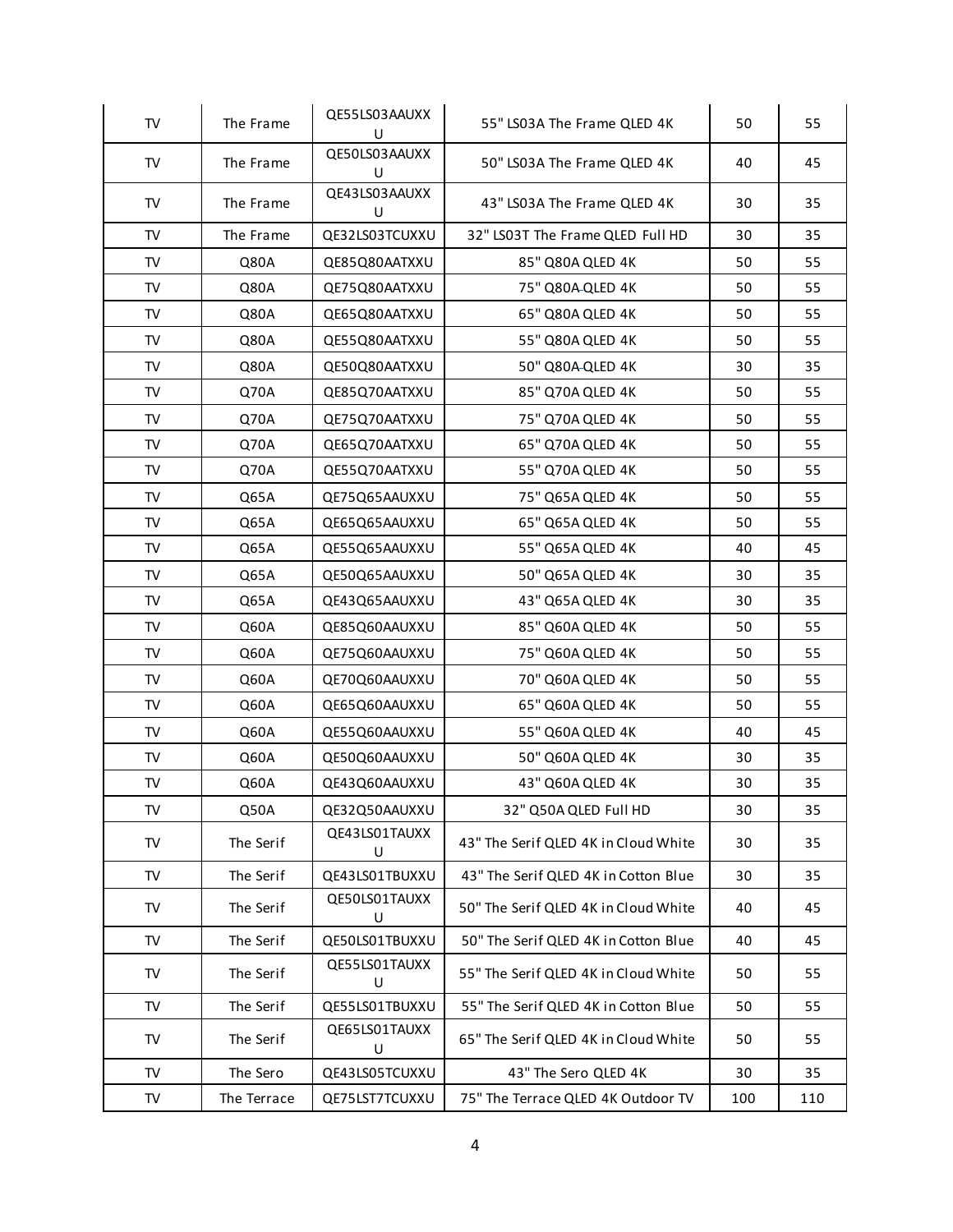| <b>TV</b>        | The Terrace          | QE65LST7TCUXXU    | 65" The Terrace QLED 4K Outdoor TV         | 100 | 110 |
|------------------|----------------------|-------------------|--------------------------------------------|-----|-----|
| TV               | The Terrace          | QE55LST7TCUXXU    | 55" The Terrace QLED 4K Outdoor TV         | 100 | 110 |
| Projectors       | The Premiere         | SP-LSP7TFAXXU     | 120" The Premiere 4K Smart Laser           | 200 | 220 |
| Projectors       | The Premiere         | SP-LSP9TFAXXU     | 130" The Premiere 4K Smart Triple<br>Laser | 200 | 220 |
| Sound<br>Devices | Q-Series<br>Soundbar | HW-Q950A/XU       | Q-Series                                   | 200 | 220 |
| Sound<br>Devices | Q-Series<br>Soundbar | HW-Q900A/XU       | Q-Series                                   | 200 | 220 |
| Sound<br>Devices | Q-Series<br>Soundbar | HW-Q800A/XU       | Q-Series                                   | 200 | 220 |
| Sound<br>Devices | Q-Series<br>Soundbar | HW-Q700A/XU       | Q-Series                                   | 150 | 165 |
| Sound<br>Devices | Q-Series<br>Soundbar | HW-Q600A/XU       | Q-Series                                   | 150 | 165 |
| Sound<br>Devices | Q-Series<br>Soundbar | HW-Q60T/XU        | Q-Series                                   | 150 | 165 |
| Sound<br>Devices | S-Series<br>Soundbar | <b>HW-S61A/XU</b> | S-Series                                   | 125 | 135 |
| Sound<br>Devices | S-Series<br>Soundbar | HW-S60A/XU        | S-Series                                   | 125 | 135 |
| Sound<br>Devices | S-Series<br>Soundbar | HW-S50A/XU        | S-Series                                   | 75  | 80  |
| Sound<br>Devices | Sound Tower          | <b>MX-T70/XU</b>  | Sound Tower                                | 100 | 110 |
| Sound<br>Devices | Sound Tower          | <b>MX-T50/XU</b>  | Sound Tower                                | 100 | 110 |
| Sound<br>Devices | Sound Tower          | <b>MX-T40/XU</b>  | Sound Tower                                | 50  | 55  |
| Mobile           | Premium              | F926B             | Galaxy Z Fold3 256GB                       | 200 | 220 |
| Mobile           | Premium              | F926B             | Galaxy Z Fold3 512GB                       | 200 | 220 |
| Mobile           | Premium              | F711B             | Galaxy Z Flip3 128GB                       | 150 | 165 |
| Mobile           | Premium              | F711B             | Galaxy Z Flip3 256GB                       | 150 | 165 |
| Mobile           | Premium              | G991B             | Galaxy S215G 128GB                         | 100 | 110 |
| Mobile           | Premium              | G991B             | Galaxy S215G 256GB                         | 100 | 110 |
| Mobile           | Premium              | G996B             | Galaxy S21 Plus 5G 128GB                   | 120 | 130 |
| Mobile           | Premium              | G996B             | Galaxy S21 Plus 5G 256GB                   | 120 | 130 |
| Mobile           | Premium              | G998B             | Galaxy S21 Ultra 5G 128GB                  | 150 | 165 |
| Mobile           | Premium              | G998B             | Galaxy S21 Ultra 5G 256GB                  | 150 | 165 |
| Mobile           | Premium              | G998B             | Galaxy S21 Ultra 5G 512GB                  | 150 | 165 |
| Mobile           | Premium              | G781B             | Galaxy S20 FE 5G 128GB                     | 100 | 110 |
| Mobile           | Premium              | G781B             | Galaxy S20 FE 5G 256GB                     | 100 | 110 |
| Mobile           | Innovation           | A326B             | Galaxy A32 5G                              | 30  | 35  |
| Mobile           | Innovation           | A528B             | Galaxy A52s 5G                             | 80  | 85  |
| Tablets          | Premium              | T733N             | Galaxy Tab S7 FE WiFi 64GB                 | 80  | 85  |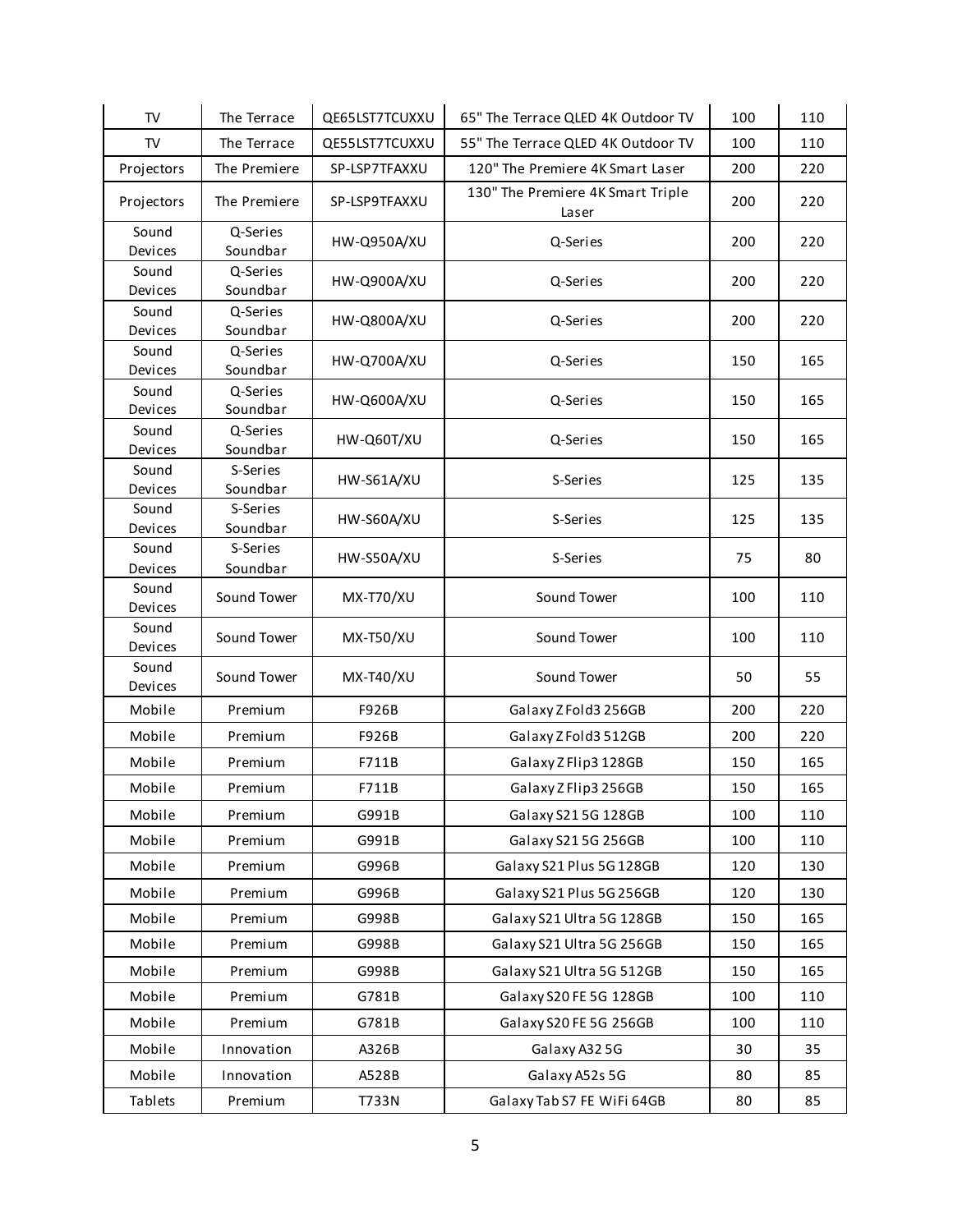| Tablets            | Premium      | T736B                        | Galaxy Tab S7 FE 5G 64GB                                        | 80  | 85  |
|--------------------|--------------|------------------------------|-----------------------------------------------------------------|-----|-----|
| Tablets            | Premium      | T733N                        | Galaxy Tab S7 FE WiFi 128GB                                     | 80  | 85  |
| Tablets            | Premium      | T736B                        | Galaxy Tab S7 FE 5G 128GB                                       | 80  | 85  |
| Tablets            | Premium      | <b>T870N</b>                 | Galaxy Tab S7 WiFi 128GB                                        | 100 | 110 |
| Tablets            | Premium      | <b>T875N</b>                 | Galaxy Tab S7 LTE 128GB                                         | 100 | 110 |
| Tablets            | Premium      | <b>T970N</b>                 | Galaxy Tab S7+ WiFi 128GB                                       | 120 | 130 |
| Tablets            | Premium      | T976B                        | Galaxy Tab S7+ 5G 128GB                                         | 120 | 130 |
| Tablets            | Premium      | <b>T870N</b>                 | Galaxy Tab S7 WiFi 256GB                                        | 100 | 110 |
| Tablets            | Premium      | <b>T875N</b>                 | Galaxy Tab S7 LTE 256GB                                         | 100 | 110 |
| Tablets            | Premium      | <b>T970N</b>                 | Galaxy Tab S7+ WiFi 256GB                                       | 120 | 130 |
| Tablets            | Premium      | T976B                        | Galaxy Tab S7+ 5G 256GB                                         | 120 | 130 |
| Smartwatch         | Smartwatch   | <b>R860N</b>                 | Galaxy Watch4 40mm BT                                           | 50  | 55  |
| Smartwatch         | Smartwatch   | <b>R865F</b>                 | Galaxy Watch4 40mm LTE                                          | 50  | 55  |
| Smartwatch         | Smartwatch   | <b>R870N</b>                 | Galaxy Watch4 44mm BT                                           | 50  | 55  |
| Smartwatch         | Smartwatch   | <b>R875F</b>                 | Galaxy Watch4 44mm LTE                                          | 50  | 55  |
| Smartwatch         | Smartwatch   | <b>R880N</b>                 | Galaxy Watch4 Classic 42mm BT                                   | 75  | 80  |
| Smartwatch         | Smartwatch   | <b>R885F</b>                 | Galaxy Watch4 Classic 42mm LTE                                  | 75  | 80  |
| Smartwatch         | Smartwatch   | <b>R890N</b>                 | Galaxy Watch4 Classic 46mm BT                                   | 75  | 80  |
| Smartwatch         | Smartwatch   | <b>R895F</b>                 | Galaxy Watch4 Classic 46mm LTE                                  | 75  | 80  |
| Audio              | Audio        | R177N                        | Galaxy Buds2                                                    | 40  | 45  |
| Audio              | Audio        | <b>R180N</b>                 | Galaxy Buds Live                                                | 40  | 45  |
| Audio              | Audio        | R190N                        | Galaxy Buds Pro                                                 | 50  | 55  |
| Computing          | Computing    | NP935QDB                     | Galaxy Book Pro 360 5G 13.3"                                    | 200 | 220 |
| Computing          | Computing    | NP950QDB                     | Galaxy Book Pro 360 15.6"                                       | 200 | 220 |
| Computing          | Computing    | NP930QDB                     | Galaxy Book Pro 360 13.3"                                       | 200 | 220 |
| Computing          | Computing    | NP950XDB                     | Galaxy Book Pro 15.6"                                           | 150 | 165 |
| Computing          | Computing    | NP930XDB                     | Galaxy Book Pro 13.3"                                           | 150 | 165 |
| Computing          | Computing    | NP935XDB                     | Galaxy Book Pro LTE 13.3"                                       | 150 | 165 |
| Computing          | Computing    | NP755XDA                     | Galaxy Book LTE 15.6"                                           | 100 | 110 |
| Computing          | Computing    | NP750XDA                     | Galaxy Book 15.6"                                               | 100 | 110 |
| Memory             | Portable SSD | MU-PC2T0K/WW<br>MU-PC2T0S/WW | T7 Touch 2TB                                                    | 70  | 75  |
| Memory             | Portable SSD | MU-PC1T0K/WW<br>MU-PC1T0S/WW | T7 Touch 1TB                                                    | 35  | 40  |
| Home<br>Appliances | Refrigerator | RB34A6B0EAP/EU               | Bespoke 1.85m Fridge Freezer - Ready<br>for customisable panels | 100 | 110 |
| Home<br>Appliances | Refrigerator | RB34A6B2E39/EU               | Bespoke 1.85m Fridge Freezer (Glass)                            | 100 | 110 |
| Home<br>Appliances | Refrigerator | RB34A6B2E41/EU               | Bespoke 1.85m Fridge Freezer (Glass)                            | 100 | 110 |
| Home<br>Appliances | Refrigerator | RB34A6B2E48/EU               | Bespoke 1.85m Fridge Freezer (Glass)                            | 100 | 110 |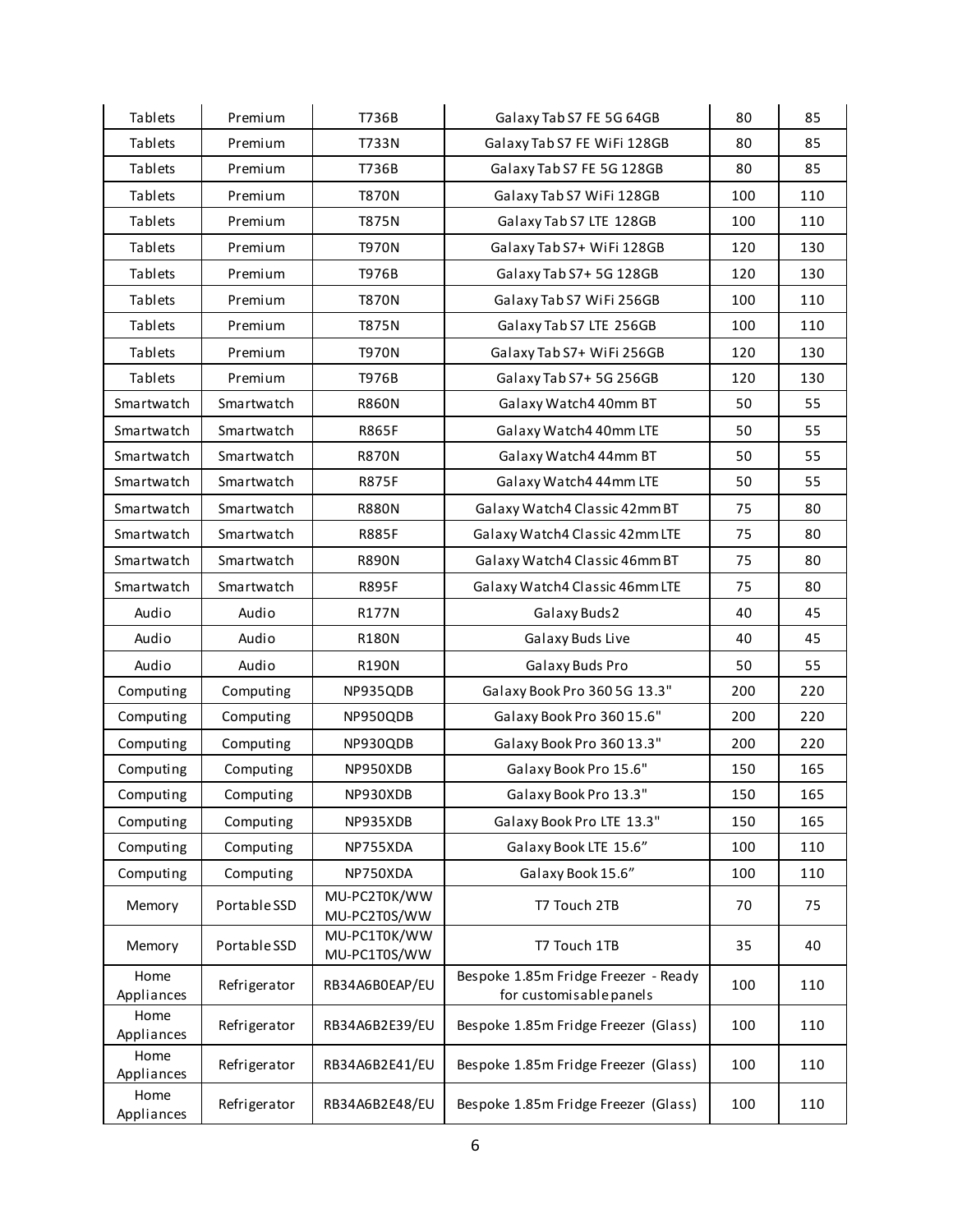| Home<br>Appliances | Refrigerator | RB34A6B2E12/EU     | Bespoke 1.85m Fridge Freezer (Glass)         | 100 | 110 |
|--------------------|--------------|--------------------|----------------------------------------------|-----|-----|
| Home<br>Appliances | Refrigerator | RB38A7B5322/EU     | Bespoke 2.03 Fridge Freezer                  | 100 | 110 |
| Home<br>Appliances | Refrigerator | RB38A7B5312/EU     | Bespoke 2.03 Fridge Freezer                  | 100 | 110 |
| Home<br>Appliances | Refrigerator | RB34A6B2E22/EU     | Bespoke 1.85m Fridge Freezer (Glass)         | 100 | 110 |
| Home<br>Appliances | Refrigerator | RB34A6B2ECE/EU     | Bespoke 1.85m Fridge Freezer (Metal)         | 100 | 110 |
| Home<br>Appliances | Refrigerator | RB34A6B2ECS/EU     | Bespoke 1.85m Fridge Freezer (Metal)         | 100 | 110 |
| Home<br>Appliances | Refrigerator | RB34A6B2ECL/EU     | Bespoke 1.85m Fridge Freezer (Metal)         | 100 | 110 |
| Home<br>Appliances | Refrigerator | RB34A6B2ECW/E<br>U | Bespoke 1.85m Fridge Freezer (Metal)         | 100 | 110 |
| Home<br>Appliances | Refrigerator | RR39A74A339/EU     | Bespoke Tall 1 Door Fridge 1.85m<br>(Glass)  | 100 | 110 |
| Home<br>Appliances | Refrigerator | RR39A74A341/EU     | Bespoke Tall 1 Door Fridge 1.85m<br>(Glass)  | 100 | 110 |
| Home<br>Appliances | Refrigerator | RR39A74A348/EU     | Bespoke Tall 1 Door Fridge 1.85m<br>(Glass)  | 100 | 110 |
| Home<br>Appliances | Refrigerator | RR39A74A312/EU     | Bespoke Tall 1 Door Fridge 1.85m<br>(Glass)  | 100 | 110 |
| Home<br>Appliances | Refrigerator | RZ32A74A539/EU     | Bespoke Tall 1 Door Freezer 1.85m<br>(Glass) | 100 | 110 |
| Home<br>Appliances | Refrigerator | RZ32A74A541/EU     | Bespoke Tall 1 Door Freezer 1.85m<br>(Glass) | 100 | 110 |
| Home<br>Appliances | Refrigerator | RZ32A74A548/EU     | Bespoke Tall 1 Door Freezer 1.85m<br>(Glass) | 100 | 110 |
| Home<br>Appliances | Refrigerator | RZ32A74A512/EU     | Bespoke Tall 1 Door Freezer 1.85m<br>(Glass) | 100 | 110 |
| Home<br>Appliances | Refrigerator | RR39A74A322/EU     | Bespoke Tall 1 Door Fridge 1.85m<br>(Glass)  | 100 | 110 |
| Home<br>Appliances | Refrigerator | RR39A74A3CE/EU     | Bespoke Tall 1 Door Fridge 1.85m<br>(Metal)  | 100 | 110 |
| Home<br>Appliances | Refrigerator | RR39A74A3CS/EU     | Bespoke Tall 1 Door Fridge 1.85m<br>(Metal)  | 100 | 110 |
| Home<br>Appliances | Refrigerator | RR39A74A3CL/EU     | Bespoke Tall 1 Door Fridge 1.85m<br>(Metal)  | 100 | 110 |
| Home<br>Appliances | Refrigerator | RR39A74A301/EU     | Bespoke Tall 1 Door Fridge 1.85m<br>(Metal)  | 100 | 110 |
| Home<br>Appliances | Refrigerator | RZ32A74A522/EU     | Bespoke Tall 1 Door Freezer 1.85m<br>(Metal) | 100 | 110 |
| Home<br>Appliances | Refrigerator | RZ32A74A5CE/EU     | Bespoke Tall 1 Door Freezer 1.85m<br>(Metal) | 100 | 110 |
| Home<br>Appliances | Refrigerator | RZ32A74A5CS/EU     | Bespoke Tall 1 Door Freezer 1.85m<br>(Metal) | 100 | 110 |
| Home<br>Appliances | Refrigerator | RZ32A74A5CL/EU     | Bespoke Tall 1 Door Freezer 1.85m<br>(Metal) | 100 | 110 |
| Home<br>Appliances | Refrigerator | RZ32A74A501/EU     | Bespoke Tall 1 Door Freezer 1.85m<br>(Metal) | 100 | 110 |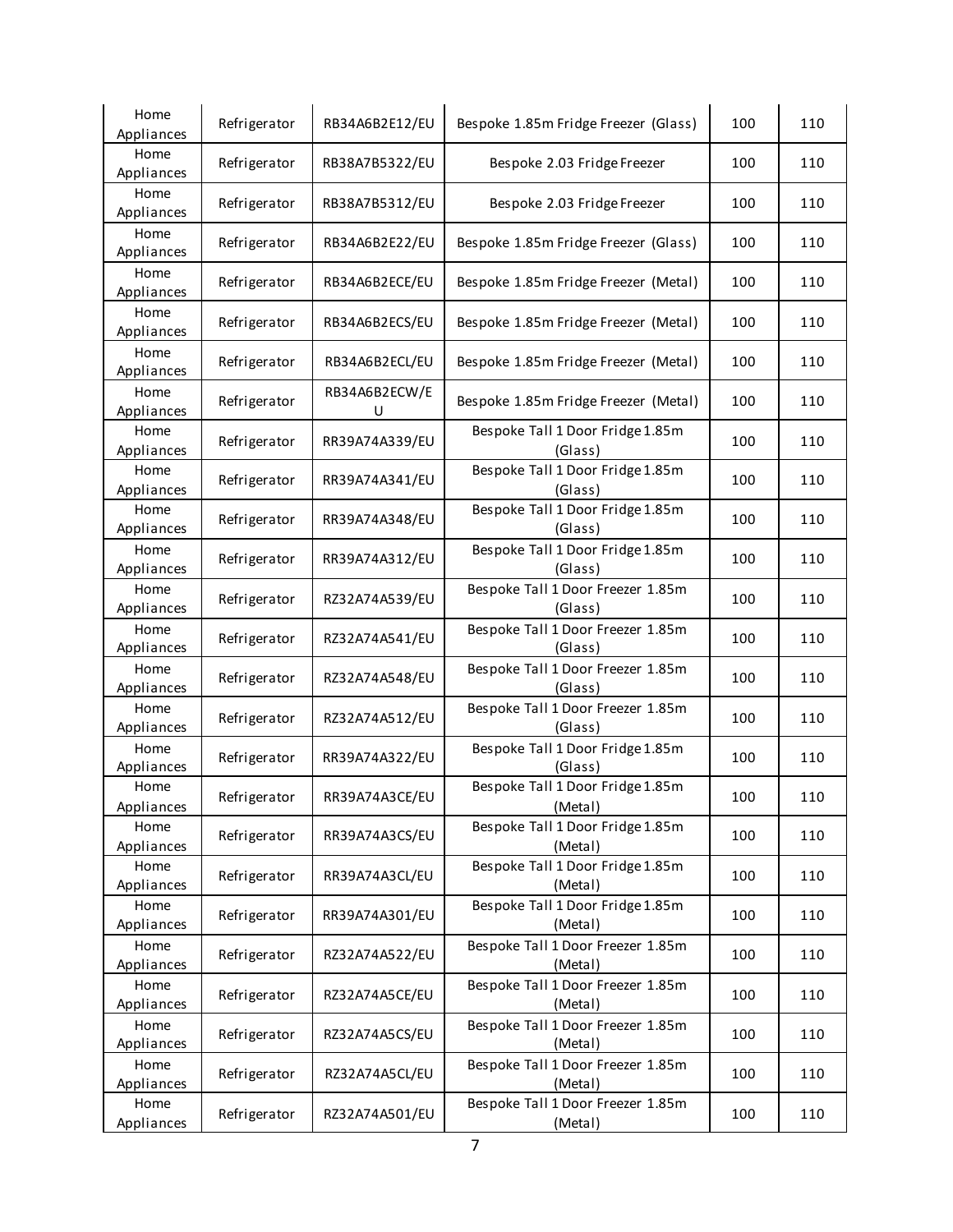| Home               | Jet Pro            | VS20R9049T3/EU     | Jet 90 Pro                          | 50  | 55  |
|--------------------|--------------------|--------------------|-------------------------------------|-----|-----|
| Appliances         |                    |                    |                                     |     |     |
| Home<br>Appliances | Jet Pet            | VS20T7532T1/EU     | Jet 75 Pet                          | 50  | 55  |
| Home<br>Appliances | Jet Pet            | VS15T7032R1/EU     | Jet 70 Pet                          | 40  | 45  |
| Home<br>Appliances | Jet Turbo          | VS15T7031R4/EU     | Jet 70 Turbo                        | 30  | 35  |
| Home<br>Appliances | Jet Turbo          | VS15A6031R4/EU     | Jet 60 Turbo                        | 30  | 35  |
| Home<br>Appliances | Jet Pet            | VS15A6032R5/EU     | Jet 60 Pet                          | 30  | 35  |
| Home<br>Appliances | Jet Bot            | VR50T95735W/E<br>U | Jet Bot Al +                        | 100 | 110 |
| Home<br>Appliances | Jet Bot            | VR30T85513W/E<br>U | Jet Bot +                           | 50  | 55  |
| Home<br>Appliances | Washing<br>Machine | WW90T986DSX/S<br>1 | Series 9 Washing Machines in Silver | 100 | 110 |
| Home<br>Appliances | Washing<br>Machine | WW90T986DSH/S<br>1 | Series 9 Washing Machines in White  | 100 | 110 |
| Home<br>Appliances | Washing<br>Machine | WW90T854DBX/S<br>1 | Series 8 Washing Machines in Silver | 100 | 110 |
| Home<br>Appliances | Washing<br>Machine | WW90T854DBH/S<br>1 | Series 8 Washing Machines in White  | 100 | 110 |
| Home<br>Appliances | Tumble Dryer       | DV90T8240SX/S1     | Series 9 Tumble Dryer in Silver     | 100 | 110 |
| Home<br>Appliances | Tumble Dryer       | DV90T8240SH/S1     | Series 9 Tumble Dryer in White      | 100 | 110 |
| Home<br>Appliances | Washer Dryer       | WD90T984DSX/S<br>1 | Series 9 Washer Dryers in Silver    | 100 | 110 |
| Home<br>Appliances | Washer Dryer       | WD90T984DSH/S<br>1 | Series 9 Washer Dryers in White     | 100 | 110 |
| Home<br>Appliances | Oven               | NV75T9979CD/EU     | Infinite Line Single Oven           | 100 | 110 |
| Home<br>Appliances | Oven               | NV75T9879CD/EU     | Infinite Line Single Oven           | 100 | 110 |
| Home<br>Appliances | Oven               | NV75T9579CD/EU     | Infinite Line Single Oven           | 100 | 110 |
| Home<br>Appliances | Oven               | NV75T8979RK/EU     | Infinite Line Single Oven           | 100 | 110 |
| Home<br>Appliances | Oven               | NV75T8579RK/EU     | Infinite Line Single Oven           | 100 | 110 |
| Home<br>Appliances | Oven               | NV75T8549RK/EU     | Infinite Line Single Oven           | 100 | 110 |
| Home<br>Appliances | Oven               | NQ50T9939BD/E<br>U | Infinite Line Compact Oven          | 100 | 110 |
| Home<br>Appliances | Oven               | NQ50T9539BD/E<br>U | Infinite Line Compact Oven          | 100 | 110 |
| Home<br>Appliances | Oven               | NQ50T8939BK/EU     | Infinite Line Compact Oven          | 100 | 110 |
| Home<br>Appliances | Oven               | NQ50T8539BK/EU     | Infinite Line Compact Oven          | 100 | 110 |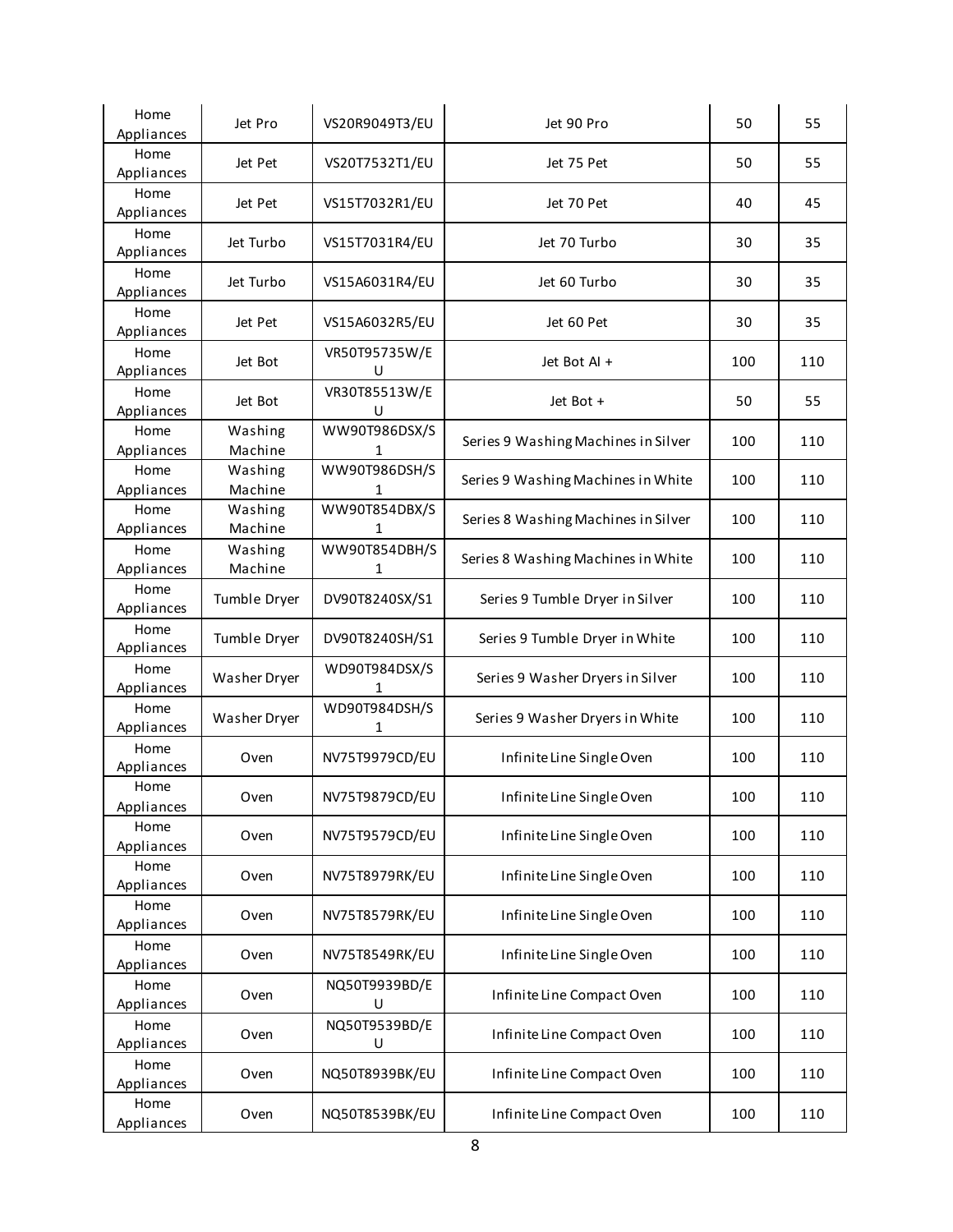| Home<br>Appliances | Oven        | NZ84T9747VK/UR | Infinite Line Induction Hob | 100 | 110 |
|--------------------|-------------|----------------|-----------------------------|-----|-----|
| Home<br>Appliances | <b>Dven</b> | NZ84T9770EK/EU | Infinite Line Induction Hob | 100 | 110 |

- 13. Purchases from auction websites (e.g. eBay) or marketplace sales through retail websites (e.g. Amazon Marketplace or Play Trade or any seller on Amazon.co.uk that is not Amazon UK) and non-Samsung approved resellers (non-direct accounts) are specifically excluded from this Promotion.
- 14. Participants should read the following eligibility criteria and restrictions on the Promotion carefully:
	- a. Individual Participants may claim a maximum of five (5) Rewards per household.
	- b. Business Participants may claim a maximum of ten (10) Rewards per registered business;
- 15. Participants who purchase a Promotion Product from the Participating Retailer 'Tesco Mobile' or 'Tesco' may purchase (and subsequently make a Claim against) said Promotional Product between 00:01 (GMT) on the 30<sup>th</sup> November 2021 and 23:59 (GMT) on the 28th December 2021 ("**Extended Purchase Period**"). For the avoidance of doubt, within these Terms and Conditions references to the term 'Purchase Period' shall be taken to refer to both the Purchase Period and Extended Purchase Period unless stated otherwise.

#### **Claims**

- 16. To claim, after purchasing the Promotion Product(s) from a Participating Retailer, Individual Participants must visit <https://samsungpromotions.claims/giftsthatgiveback> (the "**Website**"), complete the online claim form and upload the required information to make an application for their Reward under this Promotion (a "**Claim**"). This required information includes their name, contact information, bank account details and any other requested information, including a scanned copy of their proof of purchase and IMEI number or serial number (as applicable) of the Promotion Product(s) purchased. Participants may also be required to upload a photograph or screenshot of either their IMEI number or serial number as appropriate.
- 17. Proof of purchase must include: Participating Retailer name, Promotion Product name and/ or IMEI number or serial number and the date of purchase. Further information regarding proof of purchase requirements can be found on the Documents page: U[K https://2021.samsungpromotions.claims/giftsthatgiveback/en-GB/documents](https://2021.samsungpromotions.claims/giftsthatgiveback/en-GB/documents) or ROI<https://2021.samsungpromotions.claims/giftsthatgiveback/en-IE/documents>
- 18. Claims may only be submitted within sixty (0-60) days from the date of purchase, meaning the final claim date for purchases made on the 24<sup>th</sup> December 2021 is no later than 23:59 (GMT) on the 21<sup>st</sup> February 2022 (the "End **Date**"). Claims received after the End Date will not be eligible. For the avoidance of doubt, the date of purchase counts as day 1. In the event of late delivery of the Participant's Promotion Product, they will be able to register and save their information in the Claim form during the Claim Period and return to complete and submit their Claim with zero (0) to sixty (60) of delivery.
- 19. Participants will be sent an initial email and text to confirm that their Claim has been received and provisionally approved, subject to Promoter verification ("**Provisional Approval**"). Within 45 calendar days of Provisional Approval, Participants will receive a second email and text confirming that their Claim has been fully validated by the Promoter ("**Claim Validation**") and their Reward payment has been processed. For the avoidance of doubt, no Reward payments shall be made to Participants until Claim Validation has occurred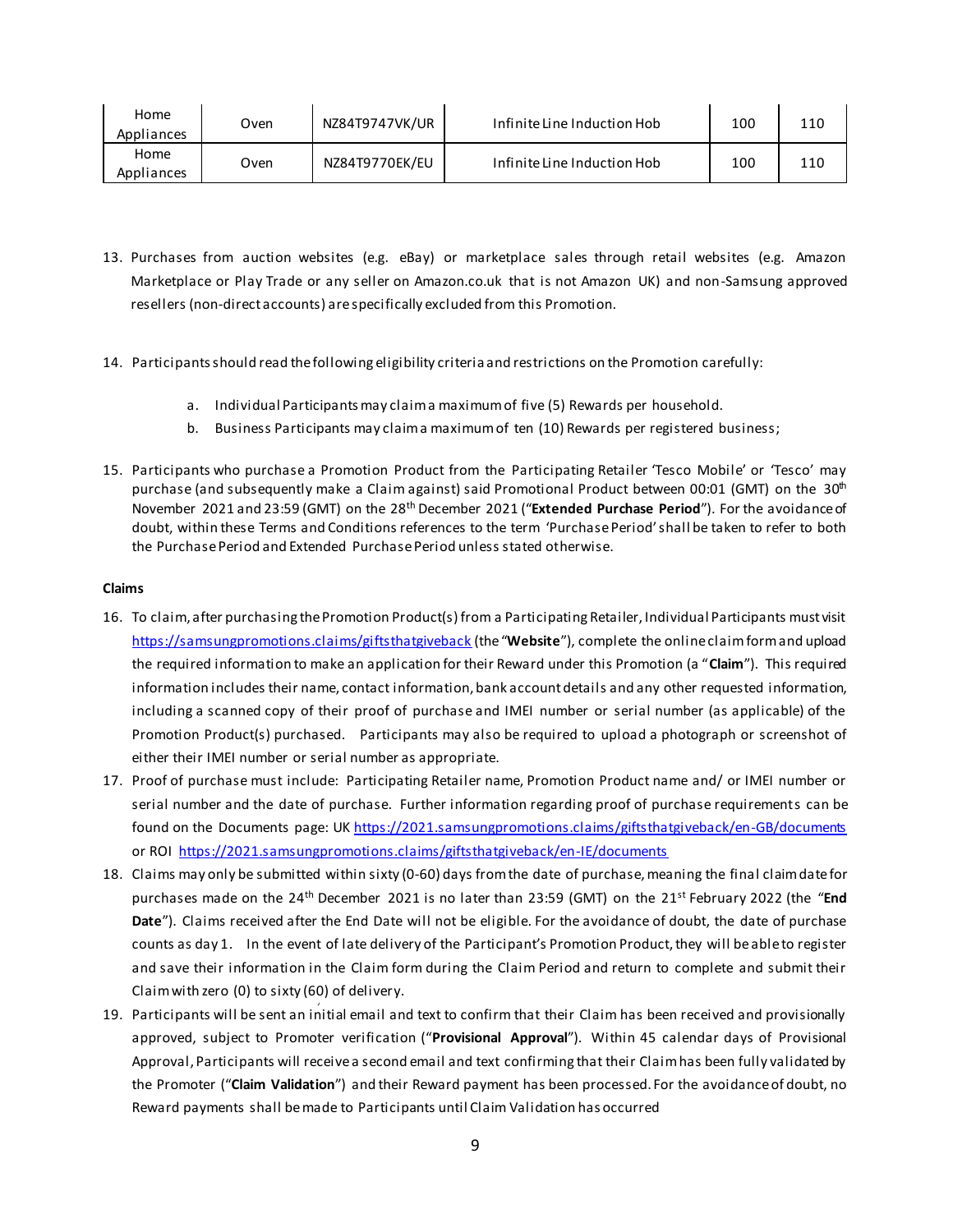- 20. If an email or text acknowledgement has not been received, it is the Participant's responsibility to contact the Promoter's customer service team by email at giftsthatgiveback@samsungpromotions.claims or by phone on 03300545249 (UK) / 1800851856 (ROI) within seven (7) days of a Claim being submitted.
- 21. If the Claim is deemed to have missing information, the Participant will be notified via email and SMS and offered the opportunity to provide the required information to validate their Claim within seven (7) days of the email and SMS being sent. If no response is received, then the Claim shall be marked as invalid and the Participant will no longer be eligible to receive the Reward.
- 22. Provided that the relevant Claim is not rejected for any reason before Claim Validation occurs, Participants will receive the Reward by way of bank transfer to the bank account detailed in the Claim within forty-five (45) days of Provisional Approval. Where applicable, Additional Rewards shall be sent together with the Reward due against the second or subsequent Promotion Product(s) claimed against. Participants claiming Additional Rewards from the purchase of multiple Promotion Products in separate transactions over the Purchase Period must use the same email address in order for their Claim to such Additional Rewards to be recognised.
- 23. To check the status of the Claim Participants may visit UK <https://2021.samsungpromotions.claims/giftsthatgiveback/en-GB/track-claim> or ROI <https://2021.samsungpromotions.claims/giftsthatgiveback/en-IE/track-claim>
- 24. Participants who receive any Rewards under this Promotion will not be permitted to make Claims in other simultaneous Samsung promotions based on their purchase of the Promotion Products. Once their Claim is received they will be barred from claiming for further rewards or gifts on the basis of the Promotion Product they have purchased for this Promotion but will not be prohibited from participating in concurrent trade-in promotions run by Samsung or future Samsung promotions based on new product purchases.
- 25. Claims that are incomplete or damaged will be deemed invalid. No responsibility is accepted by the Promoter for lost, delayed or damaged data which occurs during any communication or transmission of Claims.
- 26. The Promoter reserves the right at its absolute discretion to disqualify Claims which it considers do not comply with these Terms and Conditions.
- 27. The Promoter shall have the right, where necessary, to undertake all such action as is reasonable to protect itself against fraudulent or invalid Claims including, without limitation, to generate or require further verification as to proof of purchase, as well as the identity, age, and other relevant details of a Participant. This process may involve the Promoter sharing information with third parties.
- 28. If a Participant returns a Promotion Product after making a Claim, then the Participating Retailer shall notify the Promoter and the Claim shall be rejected. Where the Reward has already been paid then the Promoter shall seek to recover the Reward from the Participant.

# **Privacy and Data Protection**

- 29. Other than as set out in these Terms and Conditions or for the purposes of operating the Promotion, the details and information provided by the Participant when entering the Promotion or claiming the Reward will not be used for any promotional purpose, nor shall they be passed to any third party.
- 30. The information collected as described in Condition 15 above shall be processed in accordance with the procedures outlined in the Promoter's privacy policy, available at [www.samsung.com/uk/info/privacy](http://www.samsung.com/uk/info/privacy).

#### **General**

31. The Promoter shall not be liable for any interruption to the Promotion whether due to force majeure or other factors beyond the Promoter's control.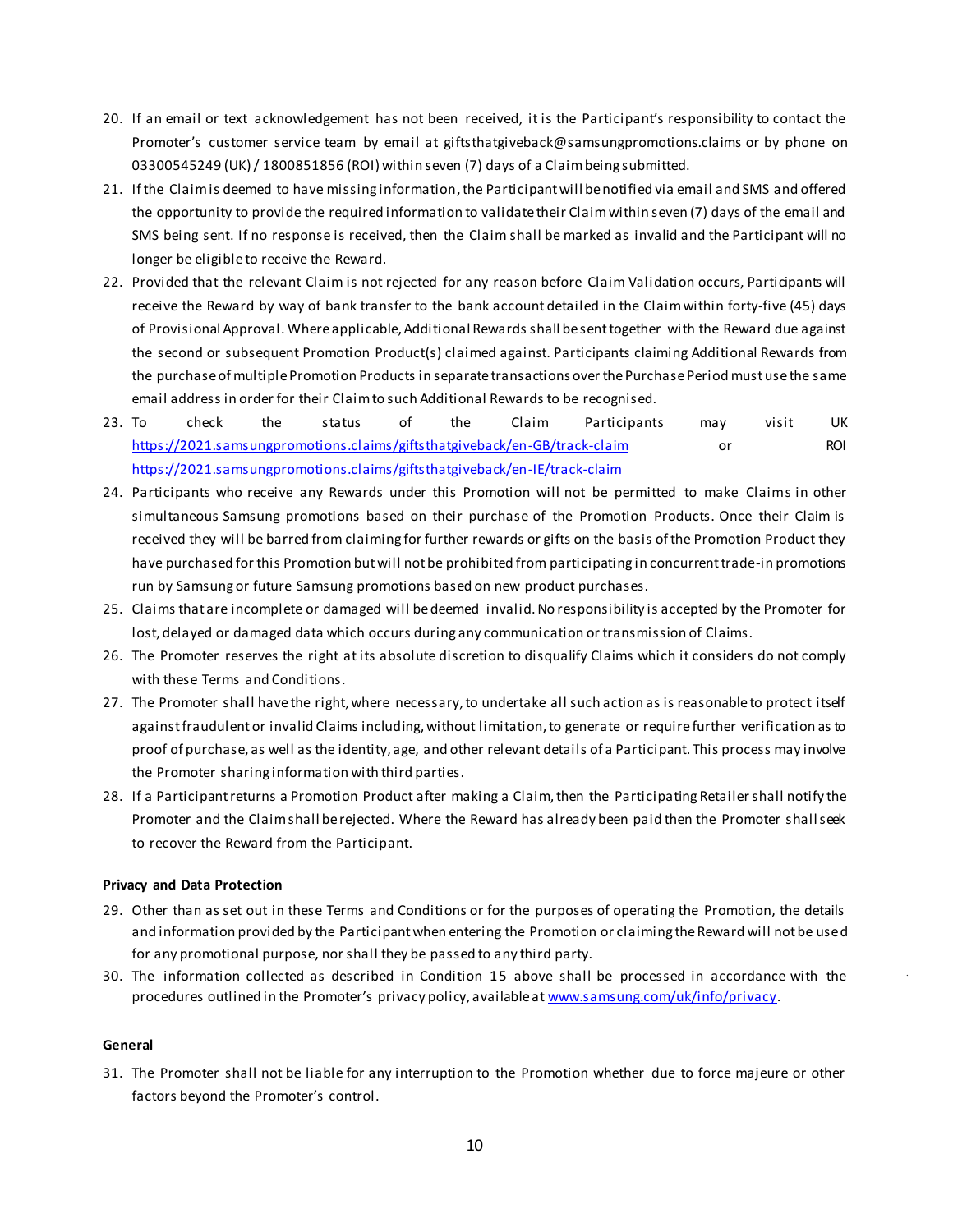- 32. The Promoter reserves the right, acting reasonably and in accordance with all relevant legislation and codes of practice, to vary the Terms and Conditions of the Promotion.
- 33. Rewards are non-transferable by Participants.
- 34. The Promoter will not be responsible or liable for: (a) any failure to receive submissions due to transmission failures and other conditions beyond its reasonable control; (b) any late, lost, misrouted, or damaged transmissions or claims; (c) any computer or communications related malfunctions or failures; (d) any disruptions, losses or damages caused by events beyond the control of the Promoter; or (e) any printing or typographical errors in any materials associated with the Promotion.
- 35. Participants will be solely responsible for any and all applicable taxes and any other relevant costs or expenses which are not stated in the Terms and Conditions as included in the Reward.
- 36. By participating in this Promotion, you agree, to the maximum extent permitted by applicable laws, to release and hold the Promoter harmless from any and all liability whatsoever for any injuries, losses or damages of any kind arising from participation in or in connection with the Promotion, including without limitation, awarding, acceptance or receipt of the Reward. The above limitation of liability shall not apply to death or personal injury caused as a result of Promoter's negligence.
- 37. The Promotion is governed by the law of England and Wales.

**Table 2 – Participating Retailers** 

| <b>UK and Ireland Participating Retailers</b> |                                 |                      |  |
|-----------------------------------------------|---------------------------------|----------------------|--|
| 1st Stop Audio Visual                         | Glasgow Audio Limited           | <b>Quinns Group</b>  |  |
| 21st Century Service                          | Glens                           | R A Robertson & Sons |  |
| A & W Pounds                                  | Goddards (FH)                   | R Barker (Tarring)   |  |
| A E Roberts                                   | Gotch Of Selby                  | R C Snelling         |  |
| A F Thomas & Sons                             | Gotch Of Selby                  | R G B Hifi & Video   |  |
| A H Spittle                                   | <b>Grange Builder Providers</b> | R G B Hifi & Video   |  |
| A Mckenzie & Sons                             | <b>Grantleys Electrical</b>     | R Jones              |  |
| A N Dodds Electrical                          | <b>Gregor Watson</b>            | R K Holman           |  |
| A N Dodds Electrical                          | Grey's Electrical               | R L Brooks           |  |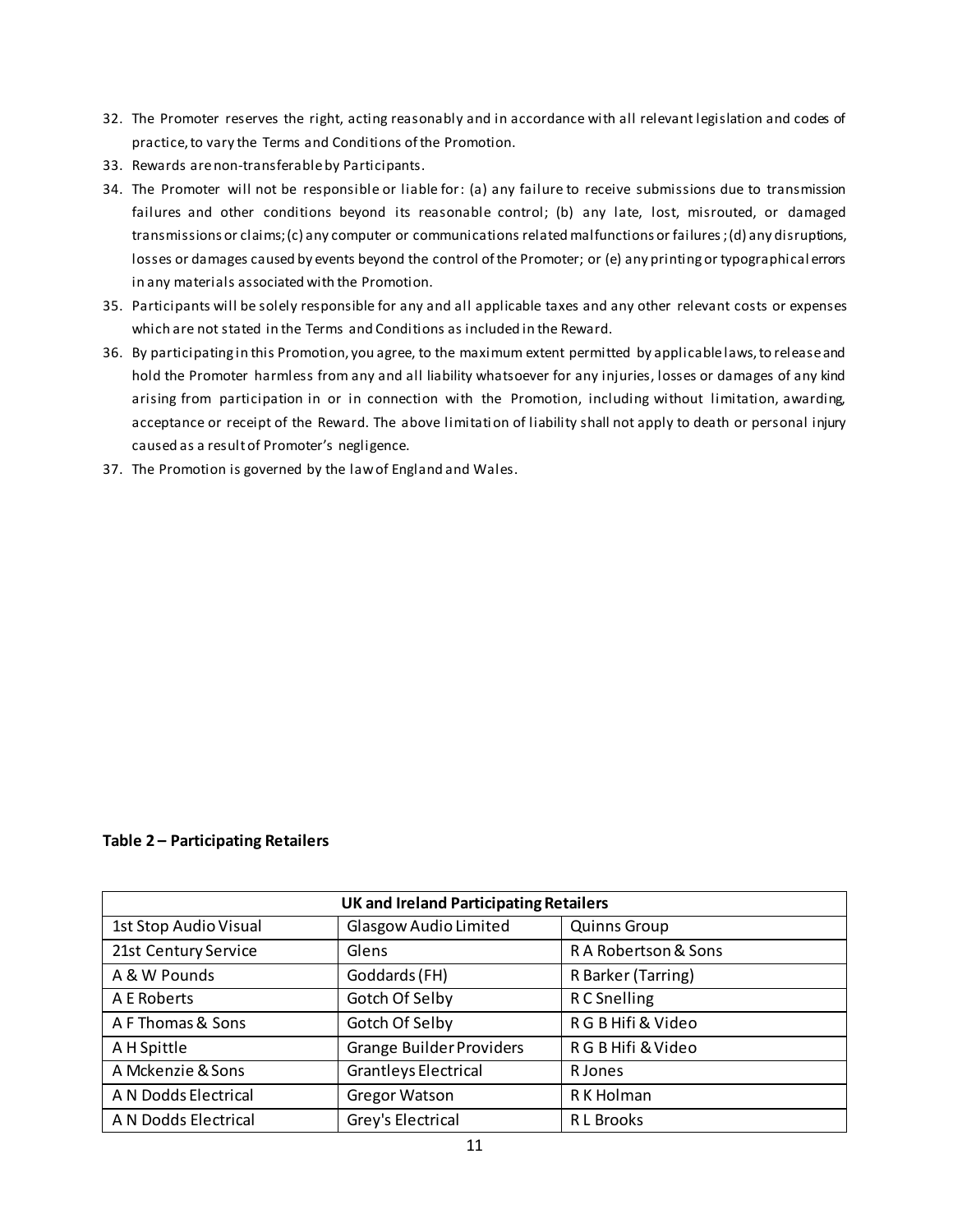| A W Myhill & Son                    | <b>Guernsey Electricity</b>    | R P Weldon                           |
|-------------------------------------|--------------------------------|--------------------------------------|
| A W Myhill & Son                    | Guernsey Gas                   | Radio Corner                         |
| A. Fanthorpe                        | <b>Gus Byrne Electrical</b>    | Radio Music Store                    |
| A.F. Dobson                         | H B H Woolacotts Ltd           | Radiocraft Sonus                     |
| A1 Spares                           | H Carter & Sons (Retail)       | <b>Raff Electrical</b>               |
| A3 Appliances                       | H D Marketing                  | Rayleigh Hi-Fi Sound and Vision      |
| AA&GG Foord-t/a Foord Elec          | <b>HF Sheffield</b>            | <b>RDO Reigate</b>                   |
| Ctr                                 |                                |                                      |
| Aber Gas                            | H J Knee                       | Readyvision                          |
| <b>ACE Domestic Appliances</b>      | H Robertshaw And Sons          | Redbridge Domestic App               |
| Aclands Radio & TV                  | H Telecentre & Co              | <b>Redmond Electric</b>              |
| <b>Aclands Radio &amp; TV</b>       | H <sub>3</sub> G               | Reilly's of Enniskillen              |
| ACOUSTIC BOUTIQUE                   | Halls of Ibstock               | <b>Reliant Direct</b>                |
| Adams & Jarrett (Retail)            | <b>Hanson Electrical</b>       | <b>Reliant TV</b>                    |
| Adams Cook & Pearce                 | Hardys                         | <b>RES - Ashton Davis Electrical</b> |
| <b>Adams Electrical Retail</b>      | Hardy's of Kilkeel             | <b>RES - Becks Direct</b>            |
| Adcock & Sons                       | Harringtons Hardware           | RES - Briggs Ferguson                |
| <b>Advance The Elec Specialists</b> | <b>Harris Electrical</b>       | RES - C Farmer                       |
| AE Chapman & Co. (Old Hill)         | Harrods                        | RES - Harry Garlick (TV Centre)      |
| Aegir Consumer Electronics          | Harry Garlic                   | RES - Hi-Way Hi-Fi                   |
| Affordable & Stylish                | Harry Parry                    | RES - Nicholl Bros (Radio)           |
| <b>AGC Retail</b>                   | Harry's Electrical World       | RES - Pee Jay TV & Audio             |
| <b>AJC</b> Electrical               | Harvey Norman                  | <b>RES - Reliance Electrical</b>     |
| Alan Taheny Limited                 | Harwich Radio & Cycle          | <b>RES - Thorne Television</b>       |
|                                     | Supplies                       |                                      |
| Albany Radio (Enfield)              | Harwin Electric                | RES - Tower Radio Rayleigh           |
| Allspares (Wigan)                   | Hatcher & Sons                 | <b>RES-Jenners</b>                   |
| Alpha Communications                | <b>Hayes Electrical</b>        | RES- Owens Electronic&Elect Stores   |
| Amazon Retail                       | <b>HBH Woolacotts Ltd</b>      | RES- Sam's Electrical Superstore Lt  |
| Amazon EU S.a.r.L.                  | <b>Heavins Hardware Centre</b> | RES-Telestar Digital                 |
| <b>AMGRACE DERBY</b>                | Hephers                        | RGB HiFi & Video                     |
| An Post Mobile                      | Herbert Todd & Son             | <b>RGB Ilford</b>                    |
| Andrew Thomson                      | <b>Herne Bay Domestics</b>     | <b>RGB Loughton</b>                  |
| Andrews Home Appliances             | Hi-FI Confidential             | Richards TV                          |
| Andy's Aerials & Satellite          | HiFi Excellence                | Richer Sounds                        |
| Systems                             |                                |                                      |
| <b>Anglian Electrics</b>            | HiFonix                        | <b>Rileys TV Services</b>            |
| Annette Cosgrove - Staff            | Hills Radio                    | <b>Rileys TV Services</b>            |
| Account<br>Anthony L Young          | Hinchlys                       | <b>RL Brooks</b>                     |
| Anthony L Young                     | HJ & D Webb & Sons             | Roberts Radio                        |
|                                     |                                | Robinsons Electric                   |
| AO                                  | Hockridge & Stacey             |                                      |
| Appliance Alliance                  | Holborn HIFI                   | Robinsons Electric Grange            |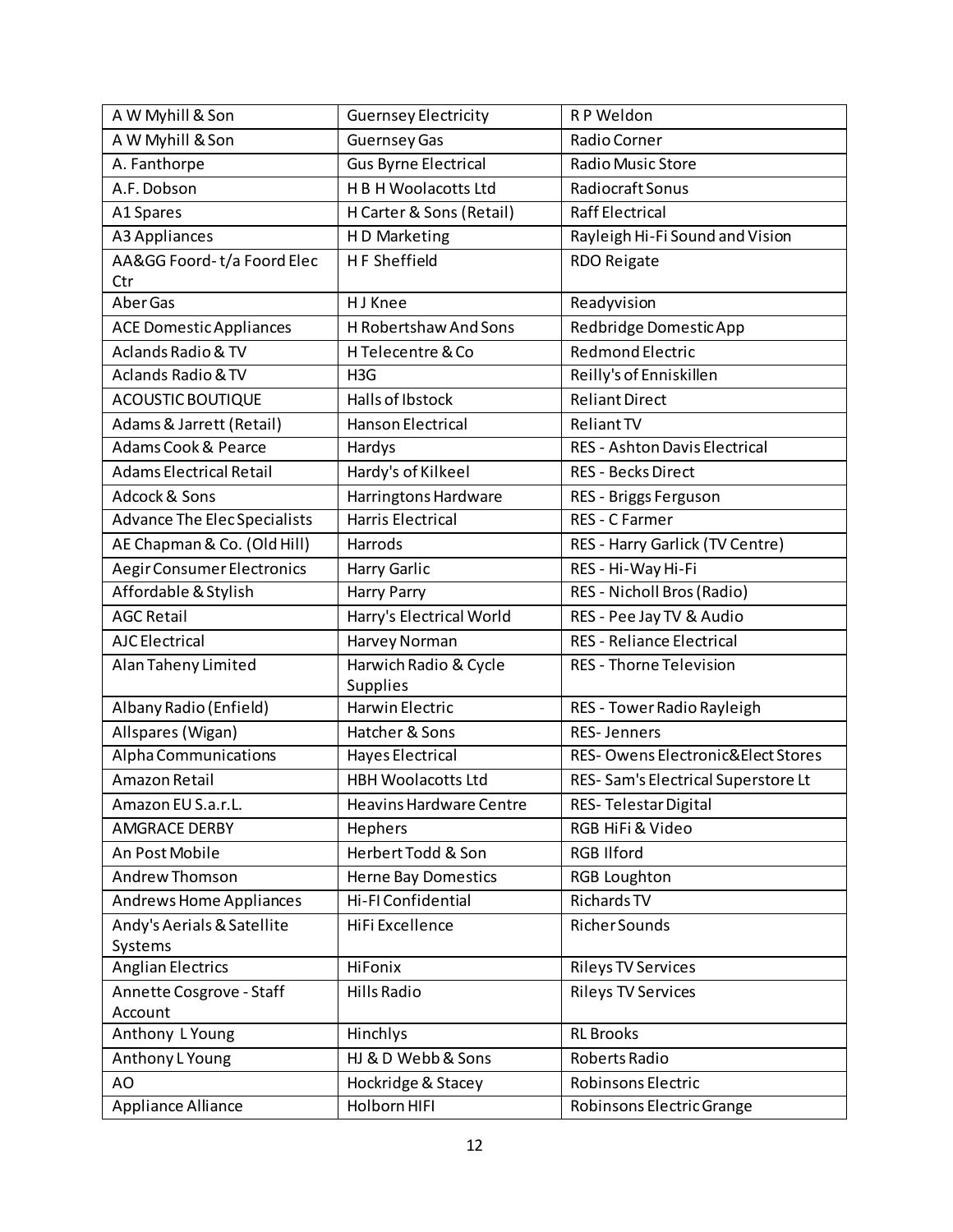| <b>Appliance City</b>                             | <b>HOME AT FRAZERS</b>             | Robson and Cowan               |
|---------------------------------------------------|------------------------------------|--------------------------------|
| Appliance Direct (Morecambe)                      | Home Systems AV LLP                | Rodger Tech                    |
| <b>Appliance Electronics</b>                      | Homemaker (South)                  | Rodgers Fraserburgh            |
| <b>Appliance Electronics UK</b>                   | Homemaker Electrical               | Rommerils                      |
| <b>Appliance Express</b>                          | Hopkins Home Value                 | Ron Upfield                    |
| Appliance World                                   | <b>HOSIES</b>                      | Rooneys Homevalue              |
| <b>Appliance World North West</b>                 | <b>Howards Electricals</b>         | <b>RSM Domestic Appliances</b> |
| <b>Appliances Direct</b>                          | <b>Hubert Dolan Electrical</b>     | Ryan James/RJ Electrics        |
| Archers                                           | <b>Hugh Culloty</b>                | S & B Trade Services           |
| <b>Archers Television Service</b>                 | Hughes                             | S & D Ireland                  |
| Argos                                             | <b>Hurrells Electrical</b>         | Sainsburys                     |
| Arkphire                                          | Hylands                            | Salisburys Gas & Electrical    |
| Arnott's (Expert)                                 | <b>Hylands Ltd</b>                 | Sampsons Domestic Apps         |
| Arran Domestic Service Centre                     | <b>IC Domestics</b>                | Samsung                        |
| <b>Ashton Domestic Appliances</b>                 | Indies                             | Samsung E Store                |
| <b>ASK Outlets</b>                                | INS - J H Donald (Darvel)          | Samsung E Store Ireland        |
| Atkinson Group                                    | INS - Lowestoft Elec Co<br>(Sales) | <b>Samsung Kings Cross</b>     |
| <b>Atlantic Electronics</b>                       | <b>INS - Mains Home Electrical</b> | Samsung Shop Online (fulfilled |
|                                                   | Centres                            | by Exertis)                    |
| Audio Visual Integration (AVI)                    | INS - Manders Hi-Fi                | Scotts & JCTV                  |
| Audio Visual Lifestyle                            | INS - The Gas Superstore           | Sean Burton Hardware Limited   |
| AV Lounge/Photostereo                             | Integrated Appliance<br>Solutions  | Sean Hackett                   |
| Avensys                                           | <b>Integration Made Simple</b>     | Sean Hennessy - Mallow         |
| Avensys Ltd                                       | Ireland                            | Sean Hennessy - Rathkeale      |
| <b>BA Yeomans &amp; Son</b>                       | Irish Mobile                       | Sean Hennessy - Shannon        |
| <b>BL Vision Serv (Farncombe)</b>                 | <b>Irwin Electrical</b>            | Selfridges                     |
| <b>B&amp;O Leamington Spa</b>                     | Irwins Ltd                         | Sensible Technology            |
| B. McSwiney & Sons                                | <b>IT Quotes</b>                   | Service Centre                 |
| <b>B4B</b> telecoms                               | J & P Electric                     | Sevenoaks                      |
| <b>Bakers Television &amp; Electrical</b>         | J B Postle & Son                   | Seventy-One Group              |
| <b>BANG &amp; OLUFSEN OF</b><br>CHELMSFORD        | J B Postle & Son                   | Shasonic                       |
| <b>BANG &amp; OLUFSEN OF</b><br><b>COLCHESTER</b> | J Cryer (Rossendale)               | Shaw & Sons Limited            |
| Bang & Olufsen of Newcastle                       | J D R Thomas                       | Shaw & Sons Dungarvin          |
| Bargain Buys Retail                               | JH Leeke & Sons                    | <b>Shaws Department Store</b>  |
| <b>Barlows Electricals</b>                        | J Harries Refrigeration            | Sheridan Electrics - Expert    |
| Barnhams Electrical Co.                           | J Jenkins Electrical               | Shop Direct/Very               |
| <b>Base/TA Genesis</b>                            | J R Iveson                         | Sidney Bakewell                |
| <b>Basil Knipe Electrics</b>                      | J R Iveson                         | Sight & Sound                  |
| <b>Beacon South West</b>                          | J Searle & Son                     | Simgold t/as KK Electronics    |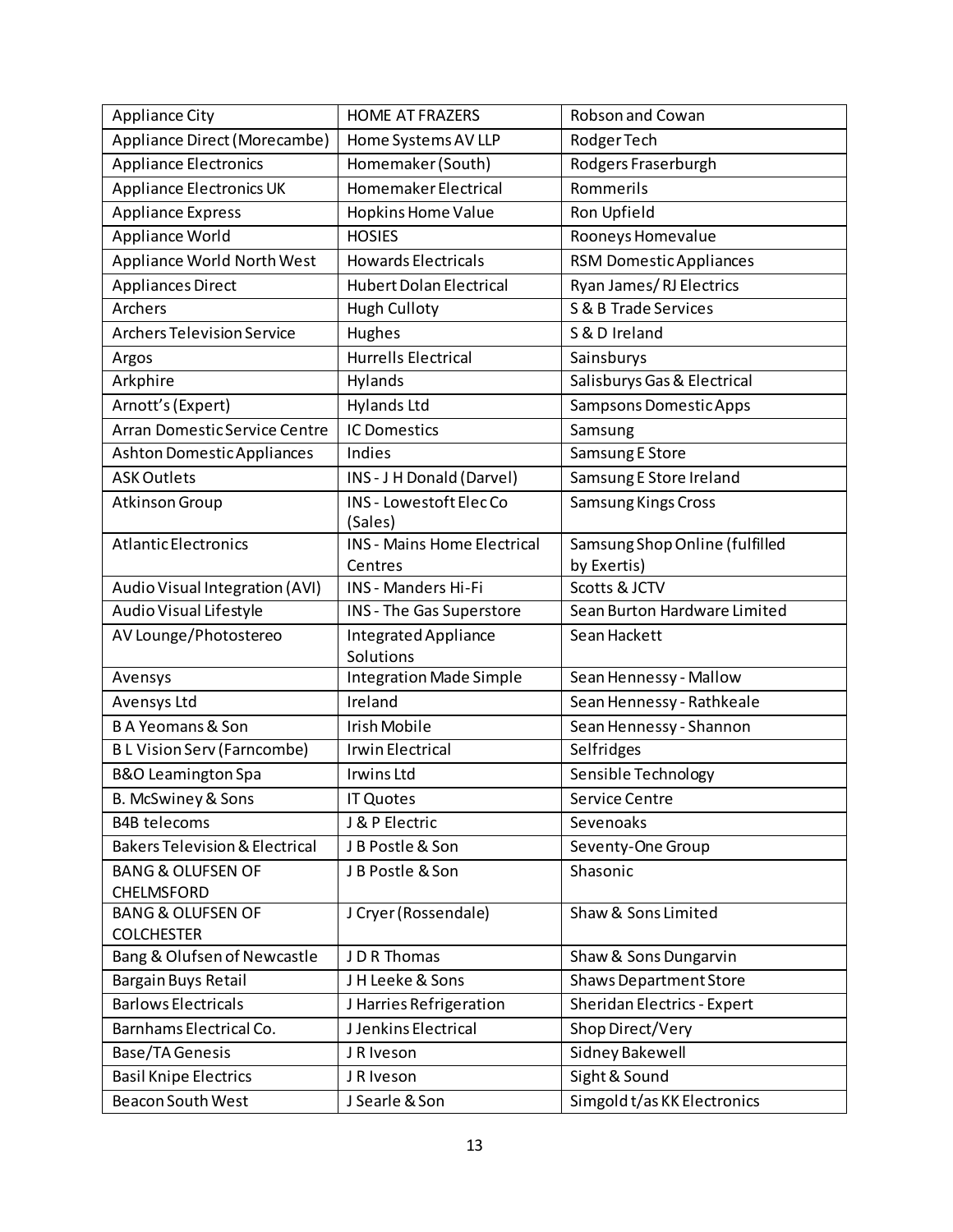| Beatty's Electric                                   | J W Garnett Electrical                 | <b>Simply Electricals</b>             |
|-----------------------------------------------------|----------------------------------------|---------------------------------------|
| <b>Bechtle Direct</b>                               | J&G Cleary Electrical                  | Sky                                   |
| <b>Ben Sweeney Electrical</b>                       | J&P Cartert/as Forresters              | Smiths TV                             |
| <b>Bentalls Dept Store A Division</b><br>Of Fenwick | J. McKenna                             | Smyth Patterson                       |
| <b>Beric Appliances</b>                             | J.J. Quinn Electrical                  | Soloco                                |
| <b>Beric Appliances</b>                             | Jack Fitzgerald Electrical             | Soloco Group members                  |
| <b>Best AV Deals</b>                                | James Morrow                           | Sonic                                 |
|                                                     | <b>Entertainment Systems</b>           |                                       |
| <b>Beyond Television</b>                            | James Stewart & Son                    | Sonic Megastore                       |
| <b>Bill Savage Electrical</b>                       | JC Campbell Electrics                  | <b>Sound &amp; Vision Electronics</b> |
| <b>Birkbecks Electrical</b>                         | JD Williams (N.Brown Group)            | Sound Store                           |
| Bisset & Steedman                                   | Jeans Electrical                       | Sound Tech Audio-Visual               |
| BJ'S (Mid Wales)                                    | Jec Ltd (Gst0000213)                   | Soundstore                            |
| <b>Blaines</b>                                      | <b>JEC The Powerhouse</b>              | Soundstore Ireland                    |
| Blasons Sound & Vision Centre                       | Jenners                                | Soundtrack Guernsey                   |
| <b>Blatchs TV &amp; Electrical</b>                  | Jennings Sound & Vision                | <b>Source Electronics</b>             |
| <b>Blinkhorns AV</b>                                | Jerry's Electrical                     | South Coast Industries (Portland)     |
| <b>Bollo Store</b>                                  | Jersey Electrical (JEC)                | South West Communications             |
| <b>Bonus Electrical Superstore</b>                  | JJ Appliances                          | Southpoint Electrical                 |
| <b>Booth Scotland</b>                               | JJ Dwyer                               | Spains                                |
| Boots Kitchen Appliances                            | John Calvert (Elec)                    | Sparkworld Ltd                        |
| Border Video & TV Services                          | John Gillman & Sons (Elec.)            | Sparkworld Martock by Yeovil          |
| <b>Borsch</b>                                       | John J Ronayne                         | Sparkworld Newton Abbot               |
| Box                                                 | John Kerry & Sons                      | Spatial Sound and Vision              |
| <b>Boylans TV</b>                                   | John Lewis                             | <b>Sperrin Electronics</b>            |
| <b>Boylans TV</b>                                   | Johns Electrical                       | Springtown Electrics                  |
| <b>Brennan Electrical Expert</b>                    | Johnstons Domestic<br>Appliances/Prote | <b>Square Deal TV Rentals</b>         |
| <b>Briggs Ferguson</b>                              | Jones TV & Electrical Serv             | <b>SRL Electrics</b>                  |
| Brightmore & Sons (Burbage)                         | Josling TV & Electrical                | St Annes TV / Whiteleys Direct        |
| <b>Briscoe Expert Arnotts</b>                       | Josling TV & Electrical                | Staines & Brights                     |
| <b>Broadbents</b>                                   | Joyce & Sons (Headford)                | Stakelums Retail                      |
| Broadway Music & Vision                             | Joyces & Sons (Headford)               | <b>Stannards Stowmarket</b>           |
| Broderick, Stephen                                  | Joyces Home Ctr,                       | <b>Stapletons Expert Electrical</b>   |
| <b>Broderick's Electrical</b>                       | Joyces Stores                          | Stellison                             |
| <b>Bromsgrove Dom Apps</b>                          | Joyces Wexford - Expert                | Stewart & Young                       |
| <b>Brown And Fincher</b>                            | JV Facility                            | Stuart TV                             |
| <b>Brown Thomas (Expert)</b>                        | Jyotsna Electrical                     | <b>Stuart Wallace Electrical</b>      |
| <b>Built in Kitchen Appliances</b>                  | <b>K&amp;A Electrical</b>              | <b>Stuart Westmoreland (Holdings)</b> |
| <b>Built-In Appliances</b>                          | Kads Supermarket                       | <b>Studio Retail</b>                  |
| <b>Bulwark House</b>                                | <b>KDS Appliances</b>                  | Superdeal                             |
| <b>Bunny Appliance Warehouse</b>                    | Keans Electrical                       | <b>Swans Electrical Redpath</b>       |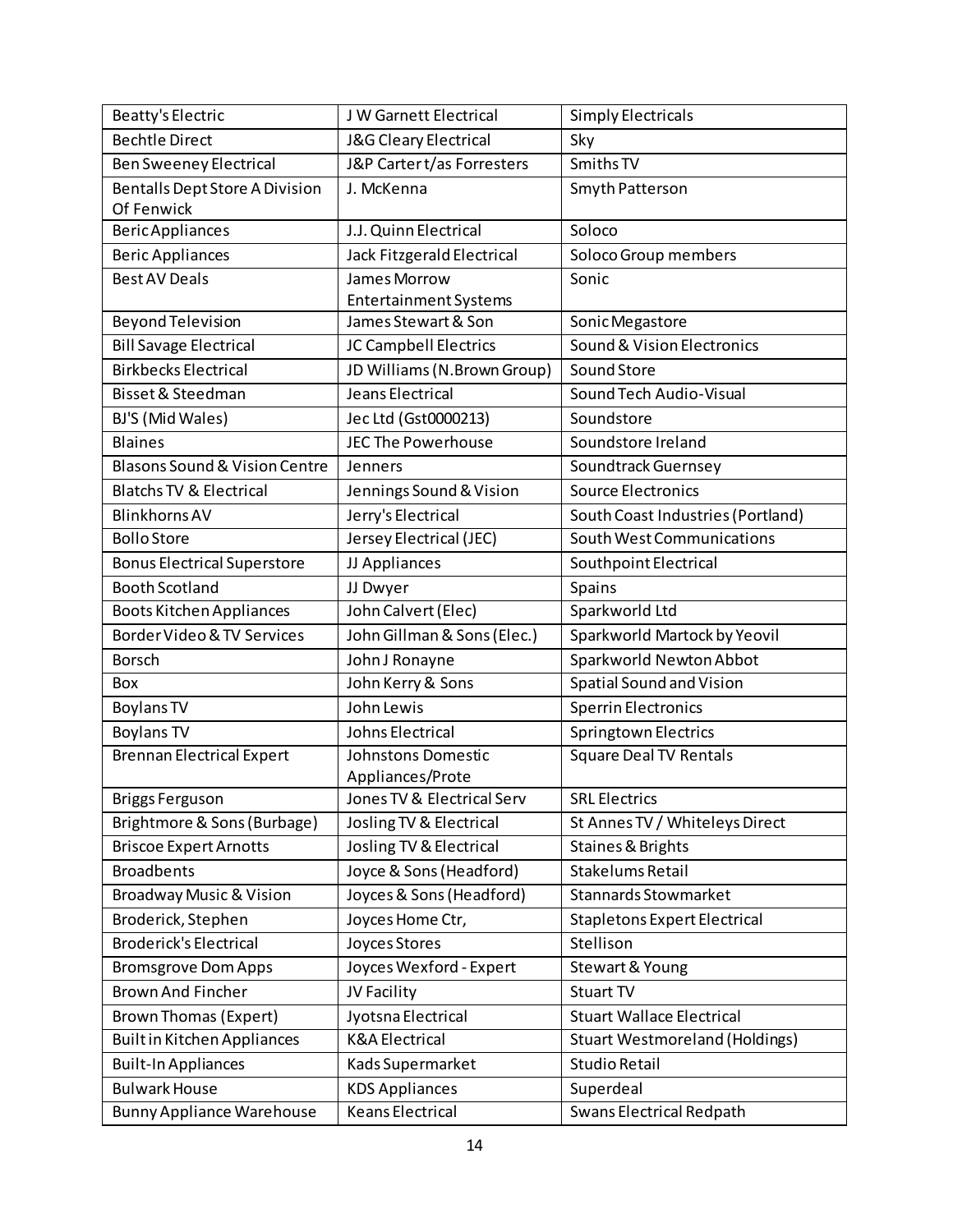| <b>Burden Electronics</b>                       | Keith Smith (Anstey)                 | Synchro                                       |
|-------------------------------------------------|--------------------------------------|-----------------------------------------------|
| <b>Burton &amp; Sherwood</b>                    | <b>Kelco Communications</b>          | TH Colebourn                                  |
| Burwoods Domestic Appl.                         | <b>Kellehers Electrical</b>          | TH Colebourn Ltd                              |
| <b>Buy It Direct</b>                            | <b>KELLY &amp; DOLLARD</b>           | TJ O'Mahony PLUS                              |
| <b>Buywise Domestics</b>                        | Ken Taylor TV & Video                | T N McKay                                     |
| Bywater L.P Gas                                 | <b>Ken White</b>                     | t/as Molesey Refrigeration Centre             |
| CF Hall & Co                                    | Kenberne Holdings                    | Tadhg O'Connor                                |
| C Farmer                                        | <b>Kensington Domestic Apps</b>      | Talk to Me                                    |
| C J Hampshire                                   | Kerry Phone Group                    | <b>Taylors of Giffnock</b>                    |
| CS Suppliers                                    | Kerry Refrigeration &<br>Electrical  | <b>TC Hayes</b>                               |
| CT Bell (Crowthorne)                            | Kevin Farish                         | <b>Tec Supplies Group</b>                     |
| C W Strickland & Son                            | Kevin Farish Ltd                     | Tekzone                                       |
| <b>C&amp;C Cellular</b>                         | Keymex                               | Tele-Rent (Eastbourne)                        |
| Cal Flavin - Expert                             | Keymex Ltd                           | Telford'S (Portlaoise) Limited                |
| Callaghan's Motorway Stores                     | Kilworth Audio Visual                | Telfords Portlaoise.                          |
| Cameo Management                                | King & Moffatt Electrical<br>Limited | Teltech                                       |
| <b>Capital Appliance Centre</b>                 | <b>King Communications</b>           | <b>Terry Allsop</b>                           |
| <b>Capital Repairs</b>                          | <b>Kingsbury Electronics</b>         | <b>Tesco Mobile</b>                           |
| CarCom                                          | Kitchen Economy                      | <b>Tesco Mobile Ireland</b>                   |
| <b>Cartmell Electrics</b>                       | Kitchener & Thomas                   | Test Member Cut-over Weekend                  |
| <b>Cassidy Electrical Donegal</b><br>Limited    | Knights Of Oakham                    | <b>TH Colebourn</b>                           |
| <b>Castleford Domestic</b><br>Appliances        | Krish Audio Visual                   | Thanetwide Domestics (Kent)                   |
| <b>CDA Southern</b>                             | L & S Irving                         | The Electric Store                            |
| Cee-Jay Electronics                             | L Patmore                            | The Mobile Phone Shop                         |
| <b>CHANNELS ISLANDS CO-</b><br><b>OPERATIVE</b> | LR Mees                              | The Panelling Centre                          |
| Chapman & Son                                   | LW Foxall                            | The Right Price                               |
| <b>CIH</b>                                      | <b>LALLY'S SUPERSTORE</b>            | The Service Ctr (Grimsby)                     |
| <b>CIH Group members</b>                        | Lane & Wright                        | The Smartphone Company                        |
| City and Coastal                                | Lasyl Audio Visual Centre            | The Wash House - Admin Only                   |
| CJ Smith (TV & Elec)                            | Leading Edge Concepts                | ThePhoneStores.ie                             |
| CK Home Appliances                              | Lee Burgess - Staff Account          | Thomas H. Kean Limited T/A                    |
| Cleary's Electrical                             | Leekes (Llantrisant)                 | Thomsons Radio And TV                         |
| <b>Cleervu Aerial Specialists</b>               | Len Robinson TV, Elec & Gas          | <b>Thorne Television</b>                      |
| <b>Cliff Walton And Sons</b>                    | Leonards Electrical                  | Thornhill Bros. Electrical Limitd -<br>Expert |
| Colin M Smith                                   | Lewis's                              | Three                                         |
| <b>Colourcare Home Technology</b>               | <b>Lighting Electrical</b>           | <b>Tisdalls Electrical</b>                    |
| <b>Combens Electrical</b>                       | Lindsey Relay Co                     | Tj O'Mahony'S                                 |
| Combined Audio & TV Services                    | Littlewoods                          | Tom O'Burke                                   |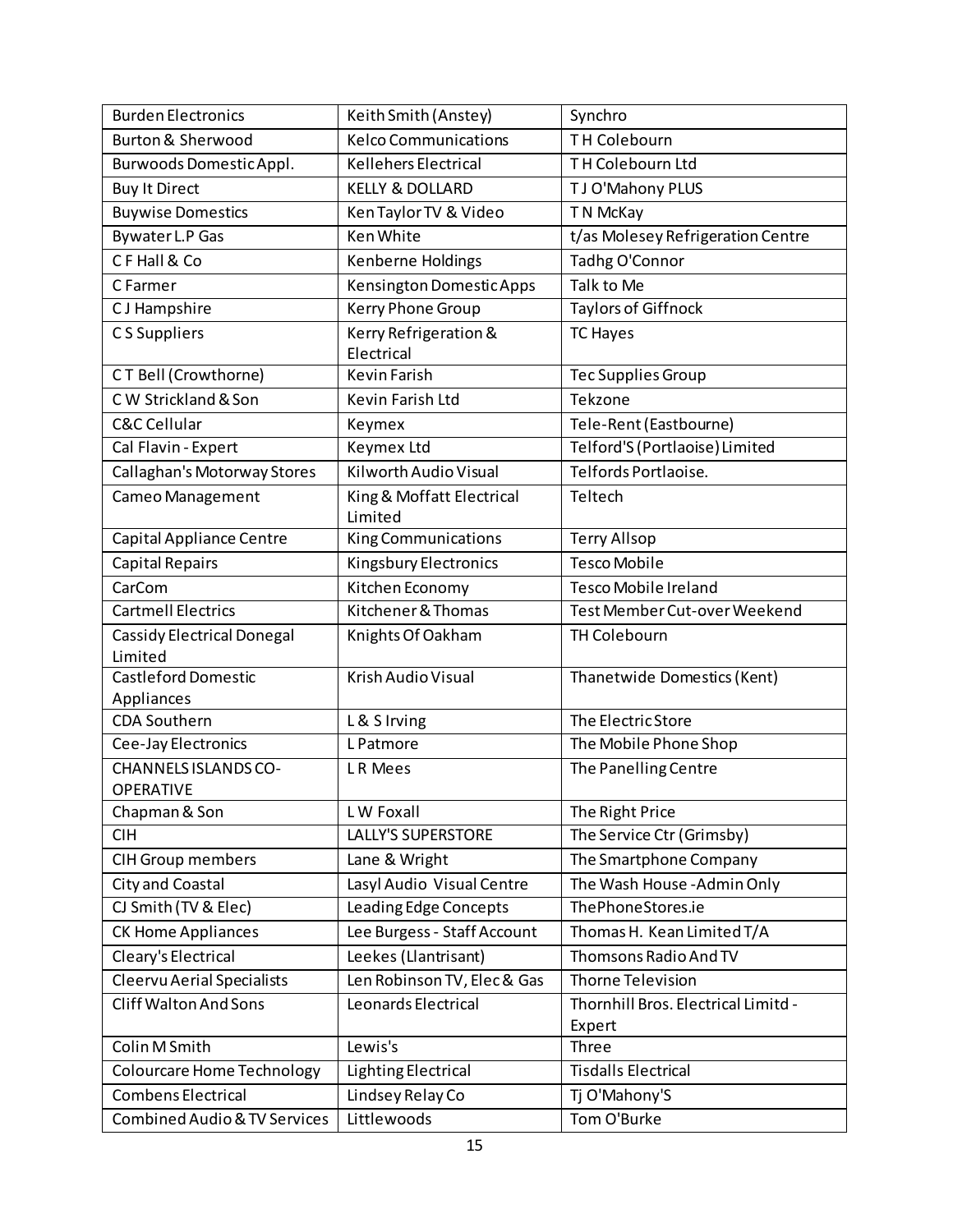| Comfy House                           | LL DIY Home & Garden<br>Centre          | Tommy Kelly Electrical           |
|---------------------------------------|-----------------------------------------|----------------------------------|
| <b>Commercial Wholesale Trading</b>   | Lond Eaton Appliance<br>Company         | Tomo Burke (Electrical) Limited  |
| Connect                               | London Domestic App                     | <b>Top Discount Elec Stores</b>  |
| <b>Connections Limited</b>            | Long Eaton Appliance Co.                | <b>Toplex Ltd</b>                |
| <b>Consumer Buyers</b>                | Lowestoft ElecCo (Sales)                | Toss Bryan - Expert              |
| Cooper & Elms                         | Lunney's Elec Discount Store            | <b>Trade Forward</b>             |
| <b>Coopers Stores</b>                 | Lunts Domestic Appliances               | <b>Trafalgar Electronics</b>     |
| <b>Cornwall Appl Services</b>         | Lutterworth Sound & Vision              | TransACT                         |
| Costco                                | Lynne Radio                             | <b>Transat Home Technologies</b> |
| Craig Hi-Fi                           | M J Pipe                                | Tucker Bros.                     |
| Crampsie Electrical                   | M.D. O'Shea & Sons                      | Turbo Leisure (Conway TV)        |
| <b>Crampton and Moore</b>             | Macphersons App Direct                  | TV World                         |
| CSD-New Milton Sound &<br>Vision 0501 | MAGUIRE T.V. & VIDEO                    | TVD (NW)                         |
| Cunniffe Electric - Expert            | <b>Mains Home Electrical</b><br>Centres | <b>Tylers Of Bilston</b>         |
| Currys                                | Makadams                                | <b>Tylers Of Bilston</b>         |
| Currys (Ireland)                      | Mannion TV & Electrical -<br>Expert     | Uparty                           |
| Currys PC World                       | <b>MAP Electrical</b>                   | V J Bailey (Port Talbot)         |
| Currys Ireland                        | Marketing                               | Van Haaren Appliance World       |
| Currys PC World                       | <b>Marks Electrical</b>                 | Van Haaren Appliance World       |
| <b>Cyril Campbell (Electrics)</b>     | Marown TV                               | Varker Appliance Services        |
| D & C Sound & Vision                  | Marown TV                               | Varker Appliance Services        |
| <b>D B Domestics Appliances</b>       | Marron Electrical                       | Vaughans                         |
| <b>DJP</b> Domestic Appliances        | Marsk                                   | Vaughans Radio                   |
| DR Appliances                         | <b>Martin Dawes</b>                     | Very                             |
| D&C Electrics t/a Hadwins             | Martin Dolan                            | <b>View Tec Services</b>         |
| D&N Woods T/A Woods<br>Electrical     | Mastercare                              | Virgin Mobile                    |
| <b>DAC Appliances</b>                 | Maurice Graham                          | <b>Vision Sales Direct</b>       |
| Dacombes & Renaut                     | <b>Maxwells</b>                         | Get go fone                      |
| Dalzells                              | McCoubreys Elec Superstore              | Visions of Caterham              |
| Daniel Waghorn - Staff Account        | <b>McGroartys TV Centre</b>             | Vodafone                         |
| David Bury                            | <b>McMichael Bros</b>                   | Vodafone Ireland                 |
| David Lally Service Centre            | <b>Megavision - Expert</b>              | W Henry Price                    |
| Limited                               |                                         |                                  |
| David Wood                            | Meteor                                  | W M Budd & Sons Group            |
| <b>DCB</b> Group                      | <b>MG Domestics</b>                     | W M Coupar                       |
| Declan Curran                         | Michael Briscoe Expert<br>Drogheda      | Wades                            |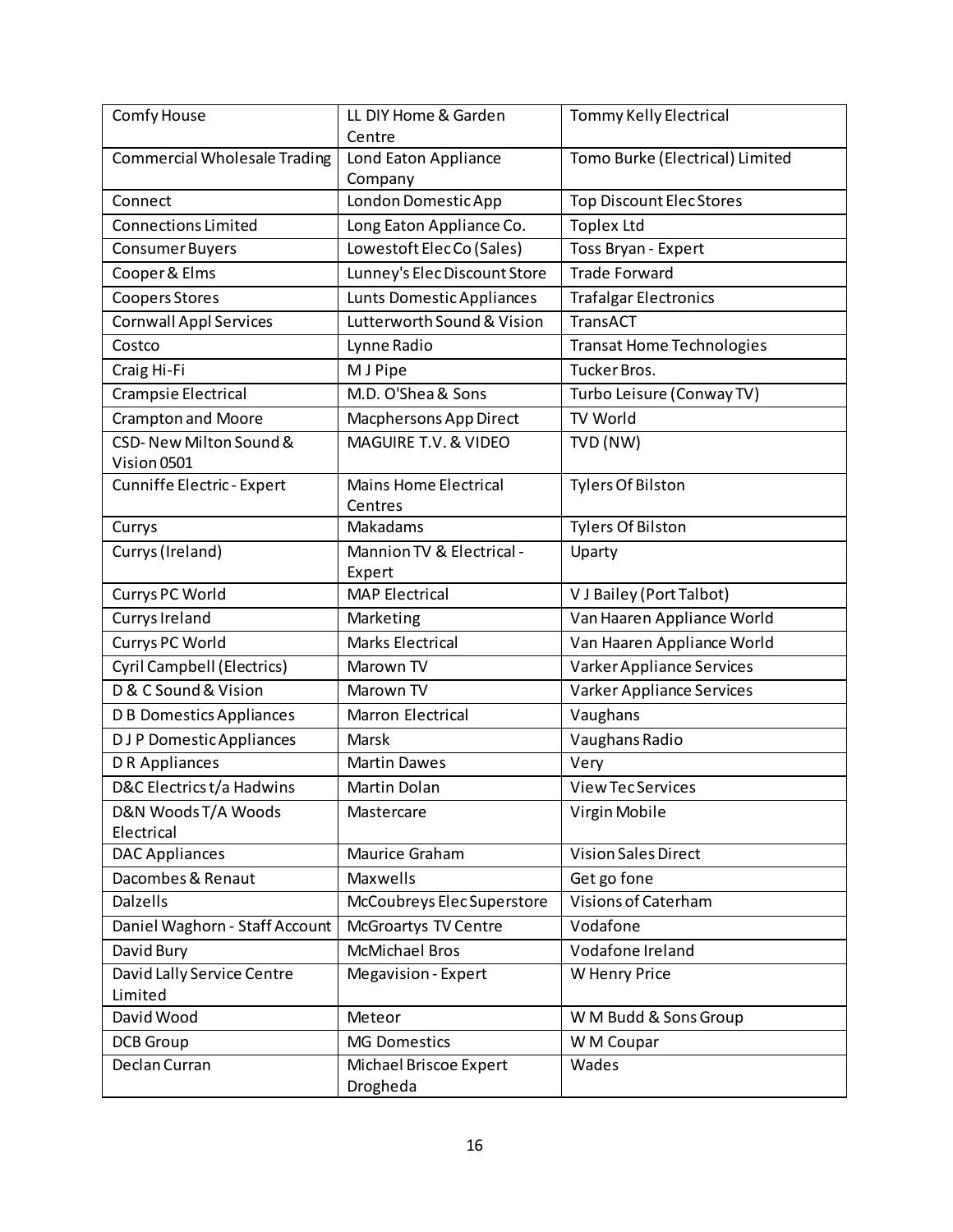| Delta Ireland                       | Michael Briscoe Expert<br>Malahide  | <b>Walkers Studios</b>                             |
|-------------------------------------|-------------------------------------|----------------------------------------------------|
| Device                              | Michael Gunning Electrical          | Wall of Sound Audio Visual                         |
| Devon Appliances                    | <b>Michael R Peters</b>             | Walls TV                                           |
| <b>DID Electrical</b>               | Micheal Beatty & Co                 | Walsh Bros. Electrical - Expert                    |
| Discount Appliance Centre           | Microwave Service Centre            | Walter Tipper                                      |
| <b>Dixons</b>                       | Mike Perrett - Staff Account        | Walter Williams (Woodseats)                        |
| <b>Dixons Travel</b>                | Minehead Radio                      | <b>Waltons Direct</b>                              |
| Domestic App Maint (D'Set)          | Minhas Trading Company              | <b>Waltons Direct</b>                              |
| Domestic Appliances &               | ML Lake (Electrical Servs)          | <b>Watters Electrical</b>                          |
| Plumbing                            |                                     |                                                    |
| Domestic Apps (Sudbury)             | Mobile TV Serv                      | Webbs of Cannock                                   |
| Dominic Smith Electrical            | Molesey Refrigeration               | <b>Webbs of Cannock</b>                            |
| Dominic Smith Expert                | Montrose Home Appliance<br>Company  | Wellingtons                                        |
| Donaghy Bros                        | <b>Moore Electrics</b>              | Wellingtons Erith                                  |
| Donaghy Bros Limavady               | Moores Appliances                   | Weybridge Audio                                    |
| Donaghy Brothers                    | <b>Moores Appliances</b>            | Whitakers of Shipley                               |
| Donohoe Expert Electric (John       | Morgans of Lossiemouth              | <b>Williams Electrical</b>                         |
| Donohoe)                            |                                     |                                                    |
| Drinagh Co-Op                       | Moss of Bath                        | Willmers Of Pulborough                             |
| <b>Duncans Digital Solutions</b>    | <b>Moston Lane Appliances</b>       | <b>Wilmslow Electrical</b>                         |
| <b>E &amp; H Services</b>           | Mr F H Butlin                       | Wilsons                                            |
| E B Marsh & Son                     | MTC Store                           | Wood Bros. Heanor                                  |
| E Jones & Sons (Denbigh)            | Mulally Electrical                  | <b>Woodall Refrigeration</b>                       |
| <b>E&amp;H Services</b>             | <b>Mullally Electrical</b>          | <b>Woods Electrical</b>                            |
| Eddy's (Nottingham)                 | N17 Electrical                      | <b>Woollett Home Electrical</b>                    |
| EE                                  | <b>New Milton Electrical Centre</b> | X2000                                              |
| Egans Mobile Phone Store            | Newage Electrical                   | Zodiac Electrical                                  |
| Eir Eolas Technologie               | Newage Electrical                   | Amazon.co.uk (sold & dispatched by<br>Amazon only) |
| <b>Electrical Sales</b>             | Newbury Radio Co                    | <b>Amazon Business</b>                             |
| Electro City (Carlow) Limited       | Nicholas O'Connor                   | AO Mobile                                          |
| Electro City                        | <b>NLF Electrical</b>               | AO.com                                             |
| Electrobuy                          | <b>Noel Grimley Electrics</b>       | Asda Mobile                                        |
| <b>ELECTROCITY</b>                  | Norman Davies TV And Video          | <b>BT</b>                                          |
| <b>Ennis Electrical - Expert</b>    | Norman Hobbs                        | <b>BT Business</b>                                 |
| Nenagh                              |                                     |                                                    |
| <b>Ennis Electrical Suppliers -</b> | North Wales Dom App                 | <b>BT</b> Enterprise                               |
| Expert                              | Centre                              |                                                    |
| ESC (TV)                            | <b>Northern Domestics</b>           | Carphone Warehouse                                 |
| E-Store                             | Northxsouth Ltd                     | Carphone Warehouse Business                        |
| <b>Euronics Group members</b>       | 02                                  | <b>Currys PC World Business</b>                    |
| Euronics                            | O'Callaghan TV                      | EE                                                 |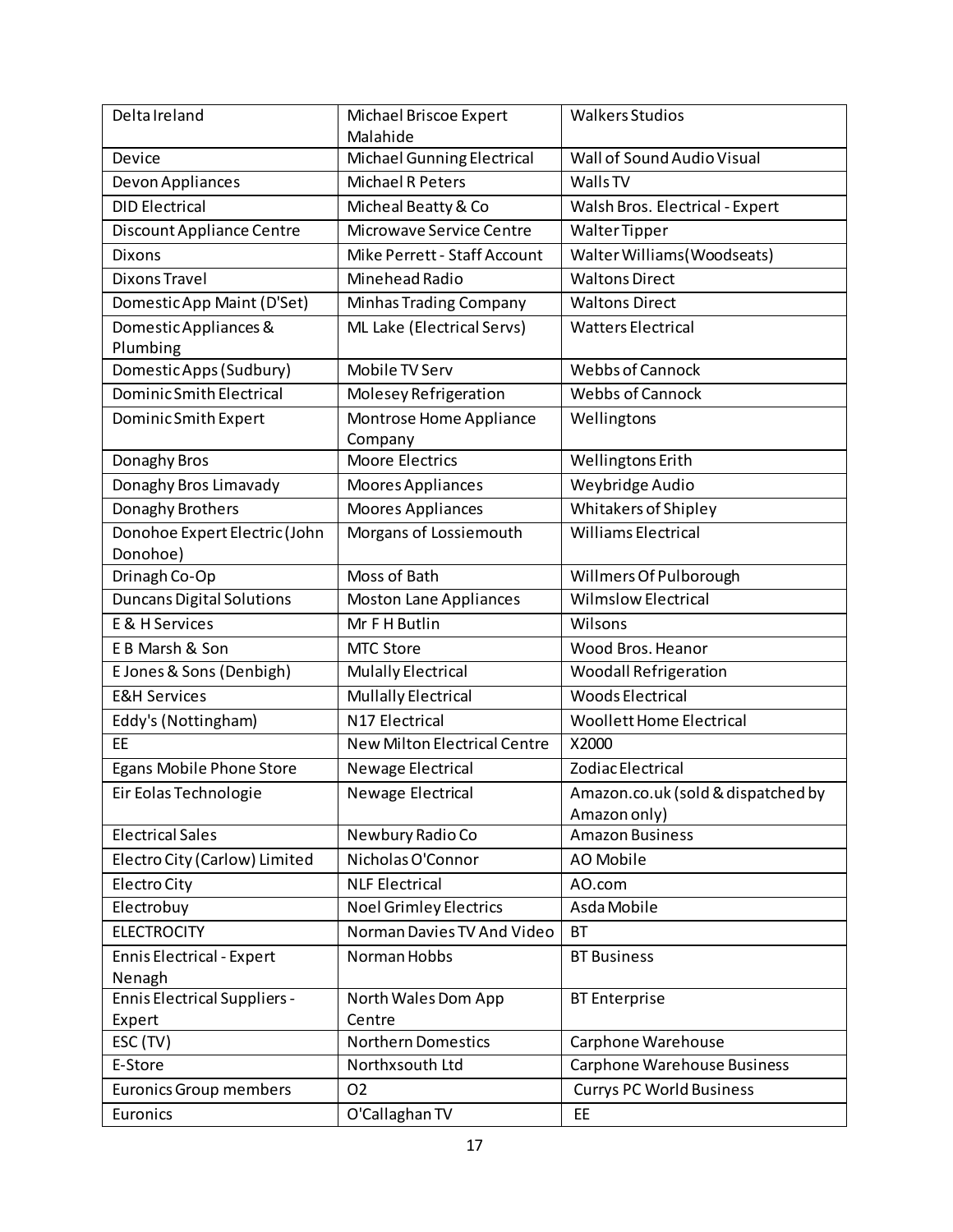| Evros                           | <b>Odell Electrics</b>                       | <b>EE Business</b>            |
|---------------------------------|----------------------------------------------|-------------------------------|
| <b>Exertis Ireland</b>          | O'Gormans                                    | E2Save                        |
| Expert                          | Oldrid And Co                                | EBuyer                        |
| Expert Laois (Spencer Spillane) | Oldrid And Co                                | Giff-Gaff                     |
| <b>Expert Mullingar</b>         | <b>Orchard Electrical</b>                    | <b>ID Mobile</b>              |
| <b>Expert Naas</b>              | Orkney Television Enterprise                 | InMotion John Lewis           |
| <b>Expert Sligo</b>             | Orkney TV                                    | <b>Mobile Phones Direct</b>   |
| <b>Expert Tullamore</b>         | Owen & Hartley                               | Mobiles.co.uk                 |
| <b>Express TV Services</b>      | Owen's TV & Domestic                         | N Brown Group (Simply Be      |
|                                 | Appliances                                   |                               |
| F C Bailey (UK)                 | <b>Owens TVs &amp; Domestic</b>              | Jacamo                        |
|                                 | Appliances                                   |                               |
| <b>FJ Fullick</b>               | P Havill And Co                              | <b>Home Essential</b>         |
| F J Rogers                      | P J Sorrell And Son                          | JD Williams & Ambrose Wilson) |
| FW & D Wain                     | <b>P&amp;S Domestics</b>                     | O2 Business                   |
| <b>Family Vision</b>            | P&T Fitzgerald                               | Partner Retail Services (PRS) |
| <b>Fast Forward Video</b>       | Panther Logistics                            | QVC                           |
| <b>Faulkners Louth</b>          | Paul Electrical Co                           | Samsung Experience Stores     |
| <b>FE Electronics</b>           | Paul Golf Audio Visual                       | Samsung Shop Online           |
| Fenwick - Bentalls              | <b>Pearsons TV and Electrical</b>            | Samsung Mobile Shop           |
| Fenwick                         | Pee Jay TV & Audio                           | <b>VOXI</b>                   |
| Fenwicks                        | <b>Pennine Plus</b>                          | Virgin Mobile & WH Smith      |
|                                 |                                              | International                 |
| <b>Finucane Electrical</b>      | Pennywise Appliances                         | 4G Upgrades                   |
| <b>First Choice Domestic</b>    | Percy Lord & Son                             | <b>Aerial Direct</b>          |
| Appliances Lt                   |                                              | <b>Barcode Warehouse</b>      |
| Fitzgerald Electrical - Expert  | Peter B Ledbury<br>Peter Murphy Lighting and | <b>Bechtle</b>                |
| Fivestar Services (Fylde)       | Electrical                                   |                               |
| Fletchers - Expert              | Peter Pennington (Worksop)                   | Computacentre                 |
| <b>FMC Appliances</b>           | Peter Rhodes                                 | <b>Daisy Communications</b>   |
| Forsters (Radio & TV)           | Peter Tyson                                  | Daisy Connect                 |
| <b>Fortuna Electronics</b>      | Pewsey Radiovision                           | Data Select B2B               |
| <b>Foulkes Electrical</b>       | <b>PG Communications</b>                     | Exertis B2B                   |
| <b>Frank Craig</b>              | Phil O'Sullivan Electrical                   | Insight Direct                |
| <b>FRANK HARVEY HI FI</b>       | Phones Made Easy                             | Kit Online                    |
| <b>EXCELLENCE</b>               |                                              |                               |
| Freemans                        | Pickups Of Stafford                          | Onecom                        |
| Freezer Queen                   | <b>PJW Electrics</b>                         | Pescado                       |
| FT Refrigeration                | Pledgers                                     | <b>Probrand Limited</b>       |
| <b>Future Business</b>          | <b>Pooles Domestics</b>                      | <b>Rewards Mobile</b>         |
| Intercommunications             |                                              |                               |
| G Craggs                        | <b>Pooles Domestics</b>                      | SoftCat                       |
| <b>G E Bright Electrical</b>    | Potters Home Digital                         | Specialist Computer Centre    |